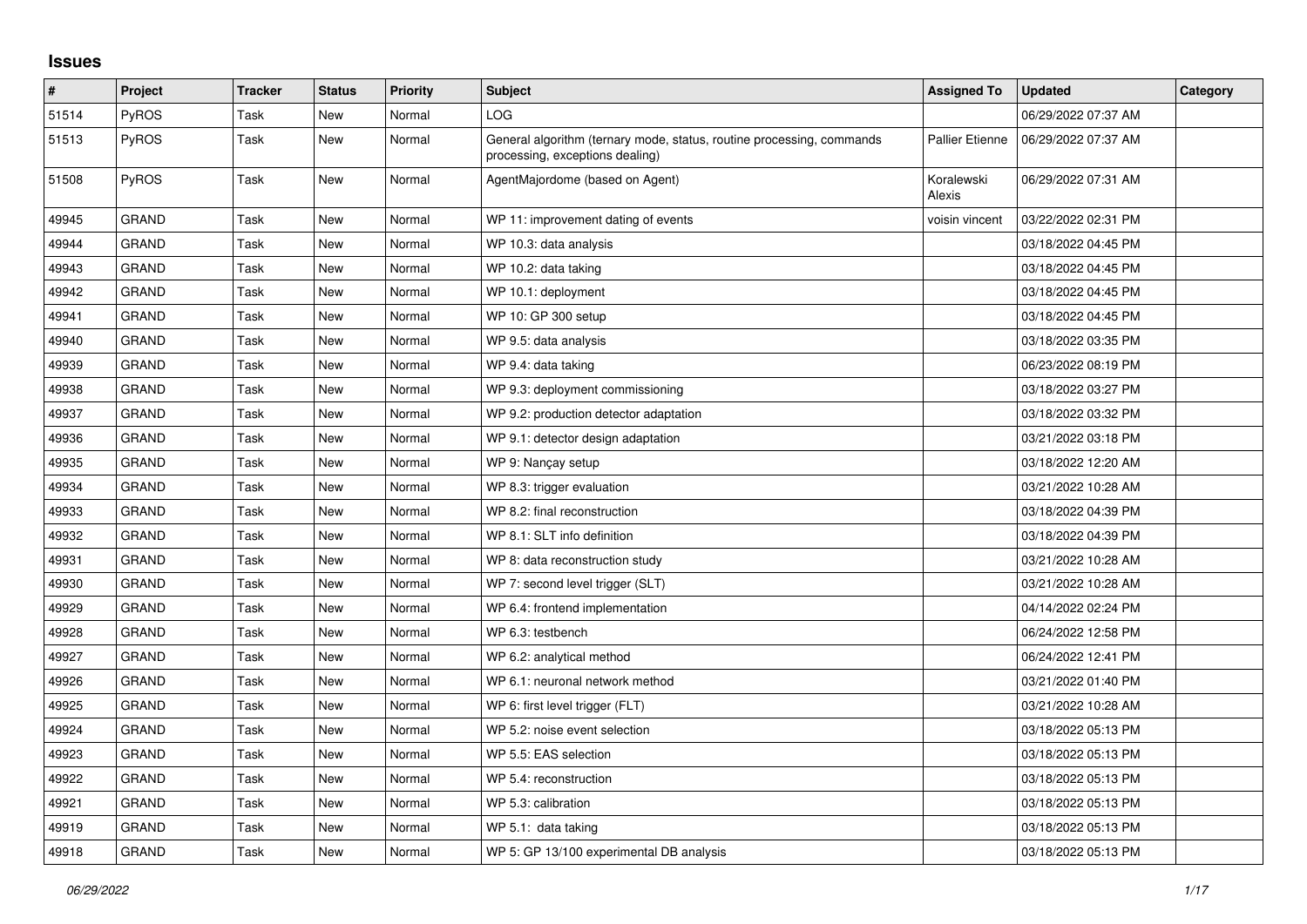| #     | Project      | <b>Tracker</b> | <b>Status</b> | <b>Priority</b> | <b>Subject</b>                                                              | <b>Assigned To</b>   | <b>Updated</b>      | Category |
|-------|--------------|----------------|---------------|-----------------|-----------------------------------------------------------------------------|----------------------|---------------------|----------|
| 49917 | GRAND        | Task           | <b>New</b>    | Normal          | WP 4.2: validation                                                          |                      | 03/18/2022 03:08 PM |          |
| 49916 | GRAND        | Task           | <b>New</b>    | Normal          | WP 4.1: production, storing & management                                    |                      | 03/18/2022 03:06 PM |          |
| 49915 | <b>GRAND</b> | Task           | New           | Normal          | WP 4: Creating GRAND simulation                                             |                      | 03/18/2022 12:20 AM |          |
| 49914 | <b>GRAND</b> | Task           | <b>New</b>    | Normal          | WP 3.4: code distribution, software env.                                    |                      | 06/24/2022 01:41 PM |          |
| 49912 | GRAND        | Task           | <b>New</b>    | Normal          | WP 3.3: manage software infra : CI, quality, DB engine                      |                      | 03/18/2022 03:03 PM |          |
| 49911 | GRAND        | Task           | New           | Normal          | WP 3.2: calibration monotoring DB                                           |                      | 03/18/2022 05:13 PM |          |
| 49910 | GRAND        | Task           | <b>New</b>    | Normal          | WP 3.1: manage data event DB                                                |                      | 06/24/2022 01:55 PM |          |
| 49909 | <b>GRAND</b> | Task           | New           | Normal          | WP 3: software infra and database                                           |                      | 06/24/2022 01:48 PM |          |
| 49908 | <b>GRAND</b> | Task           | New           | Normal          | WP 1.3 : LPNHE WP coordination                                              | Martineau<br>Olivier | 03/20/2022 05:35 PM |          |
| 49906 | <b>GRAND</b> | Task           | New           | Normal          | WP 1.1: finance                                                             |                      | 03/18/2022 05:13 PM |          |
| 49905 | <b>GRAND</b> | Task           | <b>New</b>    | Normal          | WP 1: GRAND management                                                      |                      | 03/18/2022 05:13 PM |          |
| 49904 | <b>GRAND</b> | Task           | New           | Normal          | WP 2.9: detector monotoring                                                 |                      | 03/18/2022 05:13 PM |          |
| 49903 | <b>GRAND</b> | Task           | New           | Normal          | WP 2.8: detector calibration                                                |                      | 03/18/2022 05:13 PM |          |
| 49902 | GRAND        | Task           | New           | Normal          | WP 2.7: code quality and documentation                                      | Colley<br>Jean-Marc  | 03/18/2022 05:13 PM |          |
| 49901 | <b>GRAND</b> | Task           | <b>New</b>    | Normal          | WP 2.6: common tools                                                        |                      | 03/18/2022 05:13 PM |          |
| 49900 | <b>GRAND</b> | Task           | <b>New</b>    | Normal          | WP 2.5: reconstruction method                                               |                      | 03/18/2022 02:57 PM |          |
| 49899 | GRAND        | Task           | New           | Normal          | WP 2.4: antenna network simulation                                          |                      | 06/24/2022 02:48 PM |          |
| 49898 | <b>GRAND</b> | Task           | <b>New</b>    | Normal          | WP 2.3: unit detector modeling and coding                                   |                      | 06/24/2022 02:11 PM |          |
| 49897 | <b>GRAND</b> | Task           | New           | Normal          | WP 2.2: input output format fie                                             |                      | 03/18/2022 12:22 AM |          |
| 49896 | GRAND        | Task           | <b>New</b>    | Normal          | WP 2.1: software architecture and optimization                              |                      | 03/18/2022 05:13 PM |          |
| 49895 | GRAND        | Task           | <b>New</b>    | Normal          | WP 2: GRANDLIB modelization and software                                    |                      | 06/24/2022 02:48 PM |          |
| 49890 | PyROS        | Task           | New           | Normal          | Global Start & Stop (safe)                                                  |                      | 03/16/2022 04:52 PM |          |
| 49889 | PyROS        | Task           | New           | Normal          | Backup                                                                      |                      | 03/16/2022 04:49 PM |          |
| 49888 | PyROS        | Task           | New           | Normal          | Firewall                                                                    |                      | 03/16/2022 04:48 PM |          |
| 49887 | PyROS        | Task           | <b>New</b>    | Normal          | Hardware                                                                    |                      | 03/16/2022 04:47 PM |          |
| 49886 | PyROS        | Task           | <b>New</b>    | Normal          | System watch (Nagios, )                                                     |                      | 03/16/2022 04:47 PM |          |
| 49885 | PyROS        | Task           | New           | Normal          | Network                                                                     |                      | 03/16/2022 04:46 PM |          |
| 49878 | PyROS        | Task           | New           | Normal          | SF02-SCP integration - Lancement auto de l'agent de gestion du SP lifecycle |                      | 06/28/2022 10:04 PM |          |
| 49876 | PyROS        | Task           | New           | Normal          | Guitastro integration                                                       |                      | 03/16/2022 07:28 AM |          |
| 49875 | PyROS        | Task           | New           | Normal          | (classic) Installation Guitastro & dependencies                             |                      | 03/16/2022 07:27 AM |          |
| 49874 | PyROS        | Task           | New           | Normal          | (docker) Installation Guitastro & dependencies                              |                      | 06/28/2022 10:11 PM |          |
| 49872 | PyROS        | Task           | New           | Normal          | Restauration de la config par défaut                                        |                      | 03/15/2022 11:10 PM |          |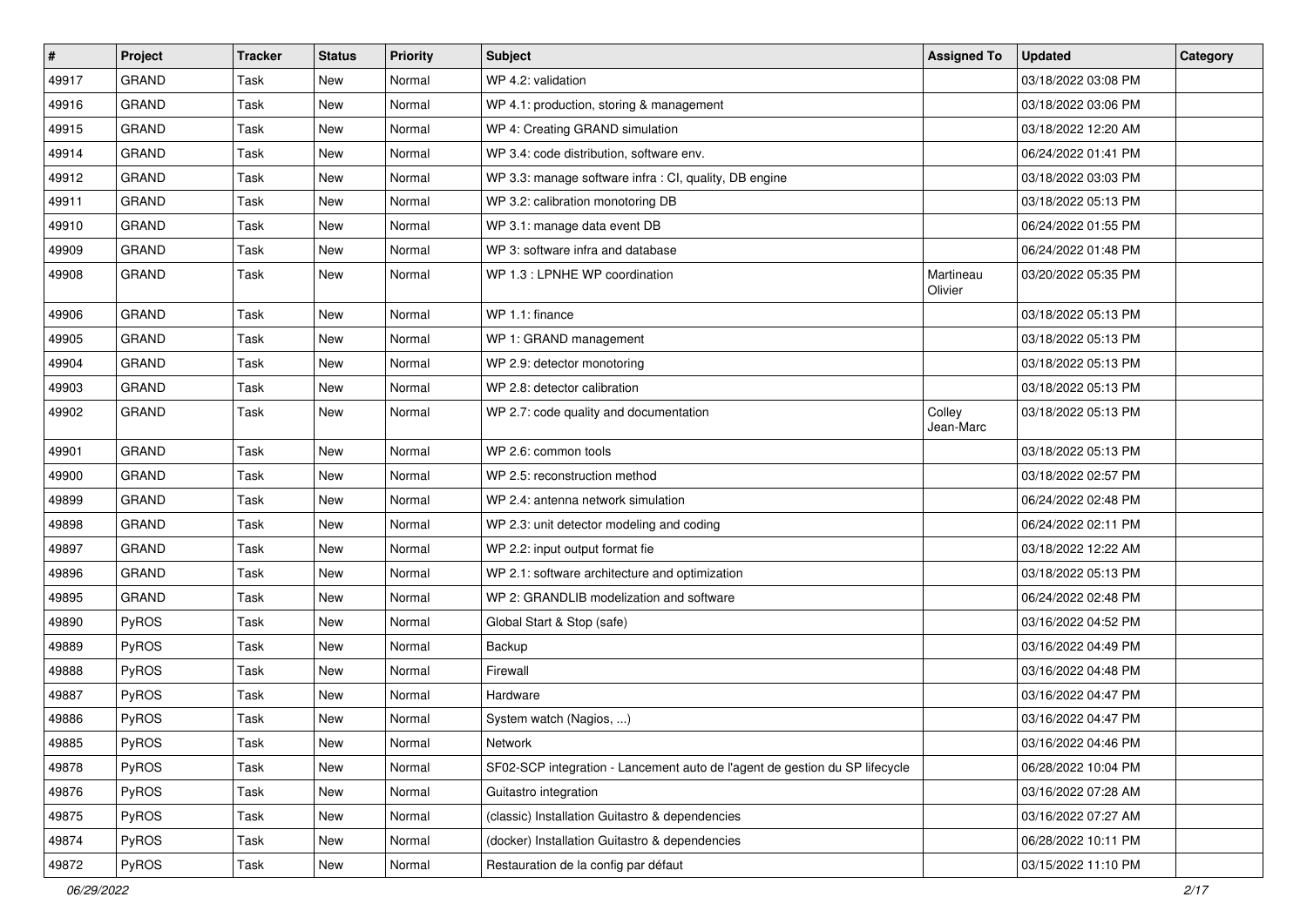| #     | Project | <b>Tracker</b> | <b>Status</b> | <b>Priority</b> | <b>Subject</b>                                                                                                                        | <b>Assigned To</b>   | <b>Updated</b>      | Category |
|-------|---------|----------------|---------------|-----------------|---------------------------------------------------------------------------------------------------------------------------------------|----------------------|---------------------|----------|
| 49871 | PyROS   | Task           | <b>New</b>    | Normal          | Config par défaut (à définir)                                                                                                         |                      | 03/15/2022 11:11 PM |          |
| 49870 | PyROS   | Task           | New           | Normal          | Config générale : logo, pagination, couleurs, options générales, options par<br>feature,                                              |                      | 03/15/2022 11:11 PM |          |
| 49543 | PyROS   | Task           | New           | Normal          | Users View (list & 1)                                                                                                                 |                      | 02/23/2022 06:06 PM |          |
| 49541 | PyROS   | Task           | <b>New</b>    | Normal          | API REST (website scripting via pyros_api.py script)                                                                                  | Koralewski<br>Alexis | 06/29/2022 07:26 AM |          |
| 49478 | PyROS   | Task           | New           | Normal          | Test                                                                                                                                  | Koralewski<br>Alexis | 02/22/2022 12:25 PM |          |
| 49253 | PyROS   | Task           | New           | Normal          | READ 1 & list                                                                                                                         |                      | 02/21/2022 03:21 PM |          |
| 49252 | PyROS   | Task           | <b>New</b>    | Normal          | <b>WEB FORM</b>                                                                                                                       |                      | 02/17/2022 01:59 PM |          |
| 49251 | PyROS   | Task           | New           | Normal          | Test                                                                                                                                  | Koralewski<br>Alexis | 02/22/2022 02:59 PM |          |
| 49250 | PyROS   | Task           | <b>New</b>    | Normal          | <b>CREATE/UPDATE Sequence</b>                                                                                                         |                      | 02/23/2022 12:02 PM |          |
| 49247 | PyROS   | Task           | New           | Normal          | State diagram (doc)                                                                                                                   |                      | 02/03/2022 09:34 AM |          |
| 49246 | PyROS   | Task           | <b>New</b>    | Normal          | Sequence Lifecycle (status)                                                                                                           |                      | 02/03/2022 09:34 AM |          |
| 49227 | PyROS   | Task           | New           | Normal          | Corrections cosmétiques (de pixels)                                                                                                   | Klotz Alain          | 02/02/2022 02:19 PM |          |
| 49224 | PyROS   | Task           | <b>New</b>    | Normal          | Choisir le bias, le flat, et le dark (en fn des metadata)                                                                             | Klotz Alain          | 02/02/2022 02:19 PM |          |
| 49217 | PyROS   | Task           | <b>New</b>    | Normal          | 5 - (L2) Critères de qualité d'image (+ json QUAL)                                                                                    | Klotz Alain          | 02/02/2022 02:37 PM |          |
| 49216 | PyROS   | Task           | <b>New</b>    | Normal          | 4 - (L1c) - Combinaison d'images                                                                                                      | Klotz Alain          | 02/02/2022 02:36 PM |          |
| 49210 | PyROS   | Task           | <b>New</b>    | Normal          | <b>CONFIGURATION GENERALE</b>                                                                                                         |                      | 03/15/2022 11:11 PM |          |
| 49162 | PyROS   | Task           | New           | Normal          | Check sequence validity                                                                                                               | Klotz Alain          | 02/03/2022 10:23 AM |          |
| 49157 | PyROS   | Task           | New           | Normal          | Super Super Agent qui surveille l'ensemble des super agents sur chaque<br>noeud $(?)$                                                 |                      | 01/31/2022 12:12 PM |          |
| 49156 | PyROS   | Task           | New           | Normal          | Super Agent qui démarre et stoppe les autres agents, et surveille leur bonne<br>santé (les relance si besoin) => sur chaque noeud (?) |                      | 01/31/2022 12:12 PM |          |
| 49155 | PyROS   | Task           | New           | Normal          | Architecture décentralisée en plusieurs noeuds (communication via BD)                                                                 |                      | 01/31/2022 12:09 PM |          |
| 49152 | PyROS   | Task           | New           | Normal          | RUN/EXEC - Start & Stop software (et Agents)                                                                                          |                      | 05/24/2022 02:55 PM |          |
| 49151 | PyROS   | Task           | New           | Normal          | Script central (pyros.py)                                                                                                             |                      | 01/31/2022 11:36 AM |          |
| 49149 | PyROS   | Task           | New           | High            | SCRIPT RUN (PYROS/pyros.py) (uniquement pour la partie execution)                                                                     |                      | 05/24/2022 02:55 PM |          |
| 49137 | PyROS   | Task           | <b>New</b>    | Normal          | Integration Guitastro lib                                                                                                             | Klotz Alain          | 02/02/2022 03:27 PM |          |
| 49136 | PyROS   | Task           | New           | Normal          | GF03-INFRA - Logging integration (general logs & agents)                                                                              |                      | 06/29/2022 07:25 AM |          |
| 49135 | PyROS   | Task           | New           | Normal          | SF15-SST integration (agents, start, stop, commands)                                                                                  |                      | 06/29/2022 07:23 AM |          |
| 49134 | PyROS   | Task           | New           | Normal          | SF14-OBC integration                                                                                                                  |                      | 01/29/2022 12:52 AM |          |
| 49133 | PyROS   | Task           | New           | Normal          | SF13-IAF integration                                                                                                                  |                      | 01/29/2022 12:47 AM |          |
| 49132 | PyROS   | Task           | New           | Normal          | SF12-IAN integration                                                                                                                  |                      | 01/29/2022 12:48 AM |          |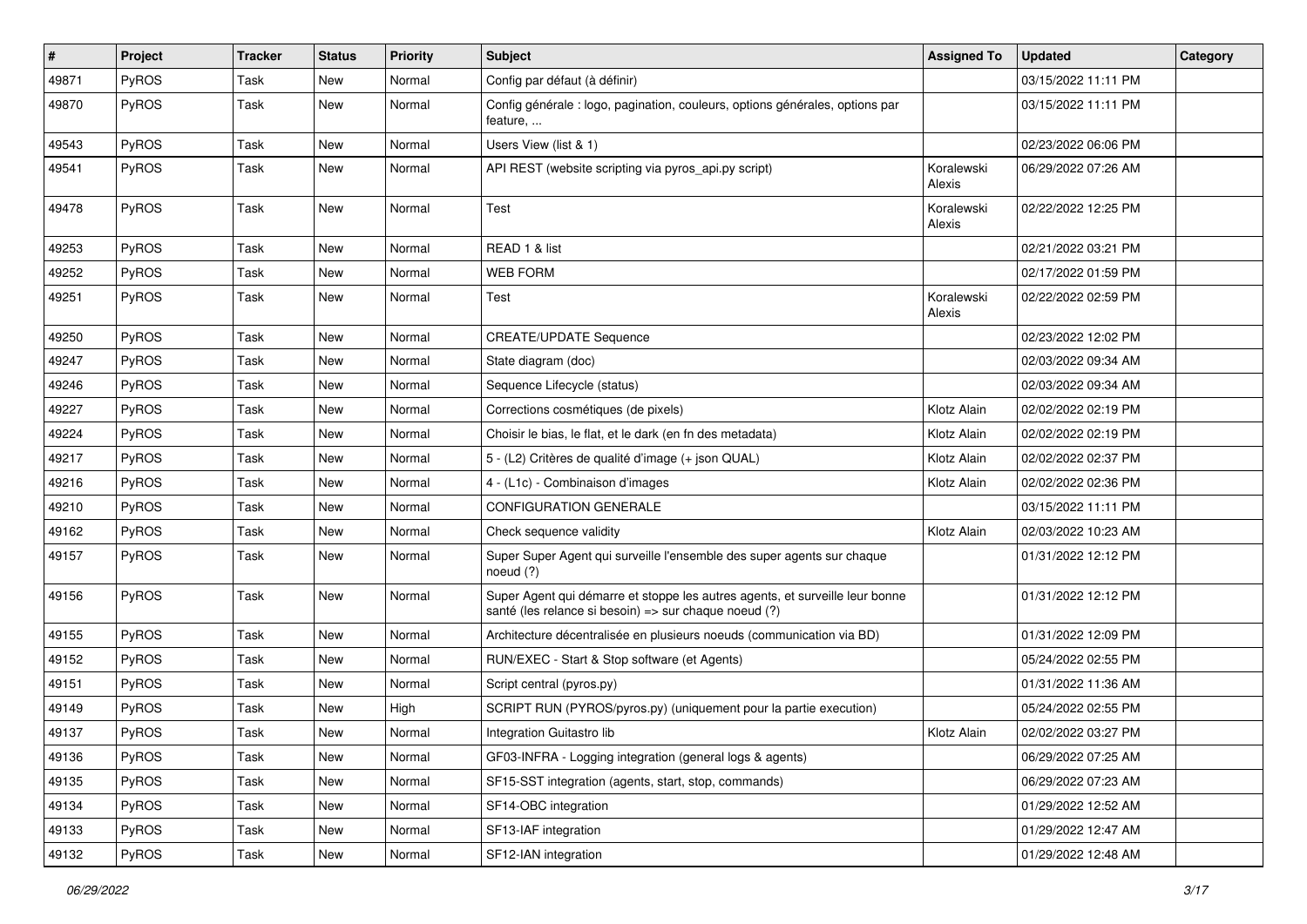| #     | Project     | <b>Tracker</b> | <b>Status</b> | <b>Priority</b> | Subject                                                                                    | <b>Assigned To</b>     | <b>Updated</b>      | Category |
|-------|-------------|----------------|---------------|-----------------|--------------------------------------------------------------------------------------------|------------------------|---------------------|----------|
| 49131 | PyROS       | Task           | New           | Normal          | SF11-IPC integration                                                                       |                        | 01/29/2022 12:46 AM |          |
| 49130 | PyROS       | Task           | <b>New</b>    | Normal          | SF10-CAL integration                                                                       |                        | 01/29/2022 12:46 AM |          |
| 49129 | PyROS       | Task           | New           | Normal          | SF09-CMC integration                                                                       |                        | 01/29/2022 12:46 AM |          |
| 49128 | PyROS       | Task           | New           | Normal          | SF08-EXE integration                                                                       |                        | 01/29/2022 12:45 AM |          |
| 49127 | PyROS       | Task           | New           | Normal          | SF07-PLN integration                                                                       |                        | 01/29/2022 12:45 AM |          |
| 49126 | PyROS       | Task           | New           | Normal          | SF06-ALR integration                                                                       |                        | 01/29/2022 12:45 AM |          |
| 49125 | PyROS       | Task           | <b>New</b>    | Normal          | SF05-SEQ integration                                                                       |                        | 03/15/2022 11:03 PM |          |
| 49124 | PyROS       | Task           | New           | Normal          | SF04-SPV integration (AgentMajordome)                                                      |                        | 06/29/2022 07:21 AM |          |
| 49123 | PyROS       | Task           | New           | Normal          | SF03-ENV integration                                                                       |                        | 06/29/2022 07:20 AM |          |
| 49122 | PyROS       | Task           | <b>New</b>    | Normal          | SF02-SCP integration                                                                       |                        | 01/29/2022 12:50 AM |          |
| 49121 | PyROS       | Task           | New           | Normal          | SF01-USR integration                                                                       |                        | 01/29/2022 12:50 AM |          |
| 49120 | PyROS       | Task           | New           | Normal          | General Design (structure, design, responsive, CSS)                                        |                        | 06/29/2022 07:18 AM |          |
| 48784 | <b>XLDP</b> | Bug            | New           | Normal          | Jobs en erreurs depuis le 19/01 19h30                                                      |                        | 01/20/2022 10:12 AM |          |
| 48758 | LabInvent   | Task           | New           | Immediate       | Modifs demandées par C. Feugeade le 18/1/22                                                | <b>Pallier Etienne</b> | 01/19/2022 04:22 PM |          |
| 48757 | LabInvent   | Feature        | New           | Immediate       | *** F -<br>DIVERS TODO (à dispatcher)                                                      | Pallier Etienne        | 01/19/2022 04:12 PM |          |
| 48307 | PyROS       | Task           | New           | Normal          | Send, Receive, and Process Commands (Agent <= > Agent)                                     |                        | 06/29/2022 07:33 AM |          |
| 48290 | PyROS       | Task           | New           | Normal          | Auto mode                                                                                  |                        | 12/14/2021 12:35 PM |          |
| 48289 | PyROS       | Task           | New           | Normal          | Entity (AgentDevice class)                                                                 |                        | 12/14/2021 12:32 PM |          |
| 48288 | PyROS       | Task           | New           | Normal          | Entity (DeviceController class)                                                            |                        | 12/14/2021 12:31 PM |          |
| 48285 | PyROS       | Task           | <b>New</b>    | Normal          | Lancement auto et gestion du DeviceController associé                                      |                        | 12/14/2021 12:22 PM |          |
| 48284 | PyROS       | Task           | New           | Normal          | Lancement auto et gestion des Components associés (qui sont aussi des<br>DeviceController) |                        | 12/14/2021 12:20 PM |          |
| 48279 | PyROS       | Task           | New           | Normal          | General LOGGING (fichiers texte, écran en mode debug)                                      |                        | 03/16/2022 04:45 PM |          |
| 48278 | PyROS       | Task           | New           | High            | AGENT général (dont dépendent tous les agents et AgentDevices)                             |                        | 06/29/2022 07:37 AM |          |
| 48276 | PyROS       | Task           | New           | Normal          | Scripts d'installation docker                                                              |                        | 12/14/2021 11:44 AM |          |
| 48275 | PyROS       | Task           | New           | Normal          | version PROD TNC Nouvelle Calédonie - instance docker de production sur<br>site final      |                        | 12/14/2021 11:42 AM |          |
| 48274 | PyROS       | Task           | New           | Normal          | version TEST TNC France - instance docker de test en France                                |                        | 12/14/2021 11:42 AM |          |
| 48273 | PyROS       | Task           | New           | Normal          | version DEV guitalens - instance docker sur serveur guitalens                              |                        | 12/14/2021 11:46 AM |          |
| 48271 | PyROS       | Task           | New           | High            | CLASSIC installation (with venv)                                                           |                        | 03/16/2022 07:27 AM |          |
| 48270 | PyROS       | Task           | New           | Normal          | SCRIPT INSTALL/UPDATE (PYROS/pyros.py) (uniquement pour la partie<br>install & update)     |                        | 02/23/2022 05:57 PM |          |
| 48223 | LabInvent   | Task           | New           | Normal          | instance perso (docker)                                                                    |                        | 12/13/2021 11:08 AM |          |
| 48222 | LabInvent   | Task           | New           | Normal          | (NEW func) Gérer Suivi d'un User                                                           |                        | 12/13/2021 10:39 AM |          |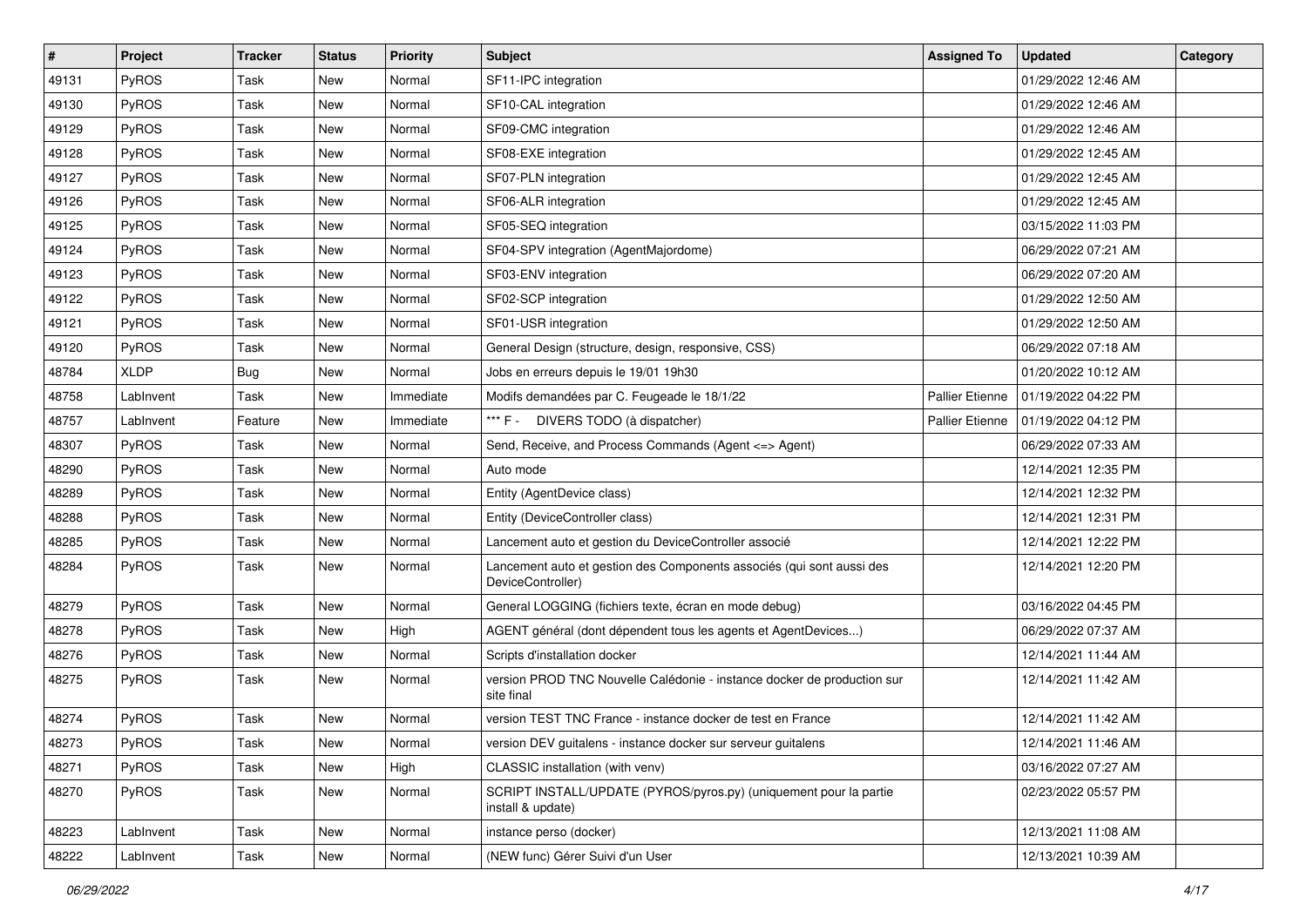| #     | Project   | <b>Tracker</b> | <b>Status</b> | Priority  | <b>Subject</b>                                                                                                 | <b>Assigned To</b> | <b>Updated</b>      | Category |
|-------|-----------|----------------|---------------|-----------|----------------------------------------------------------------------------------------------------------------|--------------------|---------------------|----------|
| 48005 | LabInvent | Task           | <b>New</b>    | Normal    | <b>Bugfix toutes les Deprecated Errors</b>                                                                     |                    | 12/06/2021 02:37 PM |          |
| 47966 | LabInvent | Task           | New           | Normal    | Ajouter test Commande (avec devis joint)                                                                       |                    | 11/30/2021 04:17 PM |          |
| 47962 | LabInvent | Task           | New           | Urgent    | (IRAP only) re-install inventirap avec php7                                                                    |                    | 11/30/2021 03:17 PM |          |
| 47960 | LabInvent | Task           | New           | Immediate | <b>CHAMPS</b>                                                                                                  |                    | 01/19/2022 03:51 PM |          |
| 47959 | LabInvent | Task           | New           | Normal    | *** F - ENTITY - Fournisseurs                                                                                  |                    | 11/30/2021 12:57 PM |          |
| 47958 | LabInvent | Task           | New           | Normal    | delete (generic)                                                                                               |                    | 11/30/2021 12:47 PM |          |
| 47957 | LabInvent | Feature        | New           | Normal    | *** F - ENTITY - Les GROUPES (de User ou Materiel) : Thématique, Métier,<br>Projet, Site (+ Pole ou Service ?) |                    | 12/13/2021 11:12 AM |          |
| 47954 | LabInvent | Task           | New           | Normal    | 1 - CREATED                                                                                                    |                    | 11/30/2021 01:27 PM |          |
| 47953 | LabInvent | Task           | New           | Normal    | 2a - TOBEORDERED (optionnel)                                                                                   |                    | 11/30/2021 01:27 PM |          |
| 47952 | LabInvent | Task           | New           | High      | Ecran d'accueil à restructurer                                                                                 |                    | 11/30/2021 03:43 PM |          |
| 47951 | LabInvent | Feature        | New           | Normal    | *** F - Etiquettes & Imprimantes                                                                               |                    | 11/30/2021 01:42 PM |          |
| 47950 | LabInvent | Task           | New           | Normal    | DB complète à mettre à jour                                                                                    |                    | 11/30/2021 12:26 PM |          |
| 47947 | LabInvent | Task           | New           | High      | docker only                                                                                                    |                    | 12/13/2021 11:07 AM |          |
| 47946 | LabInvent | Task           | <b>New</b>    | Normal    | classic only                                                                                                   |                    | 12/03/2021 09:50 AM |          |
| 47945 | LabInvent | Task           | New           | Normal    | <b>ALL</b>                                                                                                     |                    | 11/30/2021 12:23 PM |          |
| 47942 | LabInvent | Task           | New           | High      | index (generic)                                                                                                |                    | 11/30/2021 03:48 PM |          |
| 47937 | LabInvent | Task           | New           | High      | Read (index & view) (generic ?)                                                                                |                    | 11/30/2021 03:48 PM |          |
| 47936 | LabInvent | Task           | New           | High      | 3-4 - TBO & ARCHIVED                                                                                           |                    | 11/30/2021 03:43 PM |          |
| 47935 | LabInvent | Task           | New           | Normal    | 2b - VALIDATED                                                                                                 |                    | 11/30/2021 01:27 PM |          |
| 47934 | LabInvent | Task           | New           | High      | LIFECYCLE (Status) : CREATED => (TBO) => VALIDATED => TBA =><br><b>ARCHIVED</b>                                |                    | 11/30/2021 03:43 PM |          |
| 47932 | LabInvent | Feature        | New           | Normal    | *** F - DOC (documentation)                                                                                    |                    | 11/30/2021 01:10 PM |          |
| 47930 | LabInvent | Task           | New           | Normal    | *** F - ENTITY - QrCode                                                                                        |                    | 11/30/2021 01:26 PM |          |
| 47927 | LabInvent | Task           | New           | High      | A gérer via fichier conf YAML                                                                                  |                    | 11/30/2021 03:47 PM |          |
| 47926 | LabInvent | Task           | New           | High      | Instance DEMO docker - à installer sur hyp2 puis sur VM pweb3                                                  |                    | 12/13/2021 11:07 AM |          |
| 47925 | LabInvent | Task           | <b>New</b>    | Normal    | (après cakephp v4) Passer à Php 8                                                                              |                    | 11/30/2021 11:48 AM |          |
| 47924 | LabInvent | Task           | <b>New</b>    | Normal    | (après 3.9) Passer à v4                                                                                        |                    | 11/30/2021 11:48 AM |          |
| 47922 | LabInvent | Task           | New           | Immediate | Passer directement à v3.LAST (3.10.1)                                                                          |                    | 12/02/2021 04:45 PM |          |
| 47921 | LabInvent | Feature        | New           | Immediate | *** F - Framework CakePhp                                                                                      |                    | 12/02/2021 04:45 PM |          |
| 47914 | LabInvent | Task           | New           | High      | index (generic)                                                                                                |                    | 11/30/2021 03:50 PM |          |
| 47913 | LabInvent | Task           | New           | Normal    | ROLES (profils)                                                                                                |                    | 11/30/2021 01:39 PM |          |
| 47912 | LabInvent | Task           | New           | High      | (VUE) Elements et Helper                                                                                       |                    | 11/30/2021 03:51 PM |          |
| 47911 | LabInvent | Task           | New           | Normal    | Create/Update (add edit generic)                                                                               |                    | 11/30/2021 11:04 AM |          |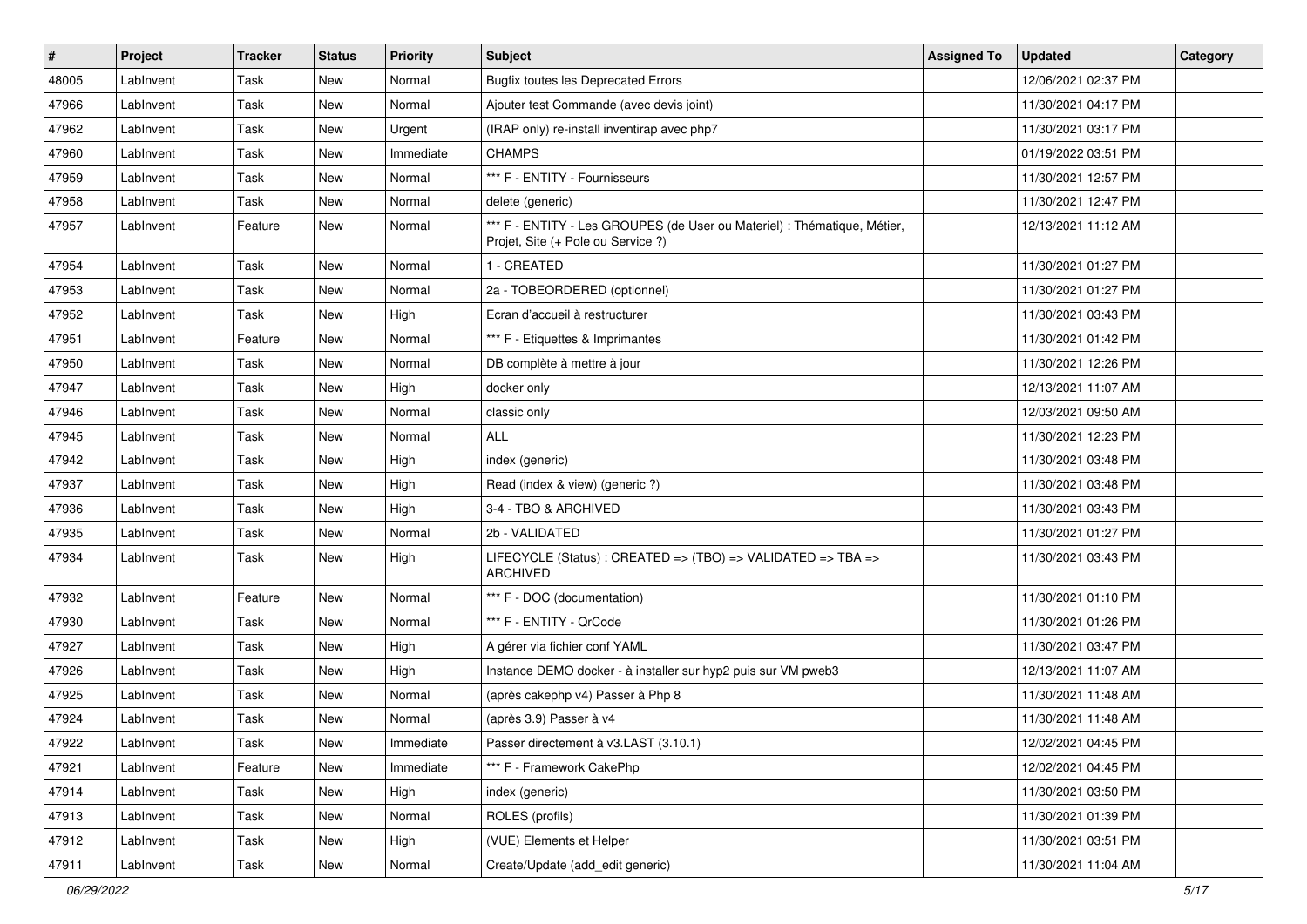| #     | Project   | <b>Tracker</b> | <b>Status</b> | <b>Priority</b> | <b>Subject</b>                                                                            | <b>Assigned To</b> | <b>Updated</b>      | Category |
|-------|-----------|----------------|---------------|-----------------|-------------------------------------------------------------------------------------------|--------------------|---------------------|----------|
| 47907 | LabInvent | Task           | New           | Normal          | *** F - Config YAML (champs materiels) : champs obligatoires, recommandés,<br>ou readonly |                    | 11/30/2021 01:25 PM |          |
| 47906 | LabInvent | Task           | New           | Urgent          | Champs virtuels                                                                           |                    | 11/30/2021 03:50 PM |          |
| 47905 | LabInvent | Task           | <b>New</b>    | Urgent          | Read (index & view) (generic)                                                             |                    | 12/01/2021 11:21 AM |          |
| 47903 | LabInvent | Task           | <b>New</b>    | Urgent          | Rappels automatiques pour les suivis récurrents (périodiques)                             |                    | 12/01/2021 11:17 AM |          |
| 47901 | LabInvent | Task           | New           | Urgent          | Read (view & index)                                                                       |                    | 12/01/2021 11:17 AM |          |
| 47899 | LabInvent | Task           | New           | Urgent          | view (generic)                                                                            |                    | 12/01/2021 11:21 AM |          |
| 47897 | LabInvent | Task           | New           | High            | *** F - Stats (Users)                                                                     |                    | 11/30/2021 03:48 PM |          |
| 47895 | LabInvent | Feature        | <b>New</b>    | Normal          | *** F - ENTITY - Documents attachés (à Materiel ou Suivi)                                 |                    | 12/13/2021 11:09 AM |          |
| 47893 | LabInvent | Task           | New           | Normal          | Views                                                                                     |                    | 11/30/2021 01:21 PM |          |
| 47890 | LabInvent | Task           | New           | High            | Commander (demande achat)                                                                 |                    | 01/19/2022 03:48 PM |          |
| 47889 | LabInvent | Task           | New           | Normal          | Changer statut - setStatusTo*()                                                           |                    | 11/30/2021 01:19 PM |          |
| 47886 | LabInvent | Task           | New           | Urgent          | Notifications                                                                             |                    | 11/30/2021 03:45 PM |          |
| 47885 | LabInvent | Task           | New           | Normal          | filtrage (voir formulaire index)                                                          |                    | 11/30/2021 01:30 PM |          |
| 47884 | LabInvent | Task           | New           | High            | partitionnement par Site (besoin IP2I/LMA)                                                |                    | 11/30/2021 03:43 PM |          |
| 47883 | LabInvent | Task           | New           | Normal          | formulaire de recherche multi-critères                                                    |                    | 11/30/2021 01:30 PM |          |
| 47882 | LabInvent | Task           | New           | High            | Delete - delete                                                                           |                    | 11/30/2021 03:42 PM |          |
| 47881 | LabInvent | Task           | New           | High            | Read - view                                                                               |                    | 11/30/2021 03:42 PM |          |
| 47880 | LabInvent | Task           | New           | Normal          | Read - index                                                                              |                    | 11/30/2021 01:16 PM |          |
| 47879 | LabInvent | Task           | <b>New</b>    | High            | Create/Update - add_edit                                                                  |                    | 11/30/2021 03:42 PM |          |
| 47878 | LabInvent | Task           | New           | High            | Autres                                                                                    |                    | 11/30/2021 03:44 PM |          |
| 47877 | LabInvent | Task           | New           | High            | find (search)                                                                             |                    | 11/30/2021 03:43 PM |          |
| 47876 | LabInvent | Task           | <b>New</b>    | High            | CRUD                                                                                      |                    | 11/30/2021 03:42 PM |          |
| 47875 | LabInvent | Feature        | New           | Urgent          | *** F - ENTITY GÉNÉRIQUE - Actions & Vues génériques (& Refactorisation)                  |                    | 12/01/2021 11:21 AM |          |
| 47874 | LabInvent | Task           | New           | Urgent          | <b>Stats</b>                                                                              |                    | 11/30/2021 03:44 PM |          |
| 47873 | LabInvent | Task           | New           | Normal          | Model (Entity & Table)                                                                    |                    | 12/01/2021 09:37 AM |          |
| 47872 | LabInvent | Task           | New           | High            | Actions & Vues                                                                            |                    | 11/30/2021 03:42 PM |          |
| 47871 | LabInvent | Task           | New           | Normal          | Autorisations                                                                             |                    | 11/30/2021 01:29 PM |          |
| 47870 | LabInvent | Task           | New           | Normal          | Tests (Materiels)                                                                         |                    | 11/30/2021 03:38 PM |          |
| 47869 | LabInvent | Feature        | New           | Normal          | *** F - Tests                                                                             |                    | 12/06/2021 02:28 PM |          |
| 47868 | LabInvent | Task           | New           | Normal          | *** F - Super Entité (AppController, AppTable)                                            |                    | 11/30/2021 01:34 PM |          |
| 47867 | LabInvent | Task           | New           | High            | *** F - Autorisations (Users)                                                             |                    | 11/30/2021 03:47 PM |          |
| 47866 | LabInvent | Feature        | New           | Urgent          | *** F - Installation                                                                      |                    | 12/13/2021 11:08 AM |          |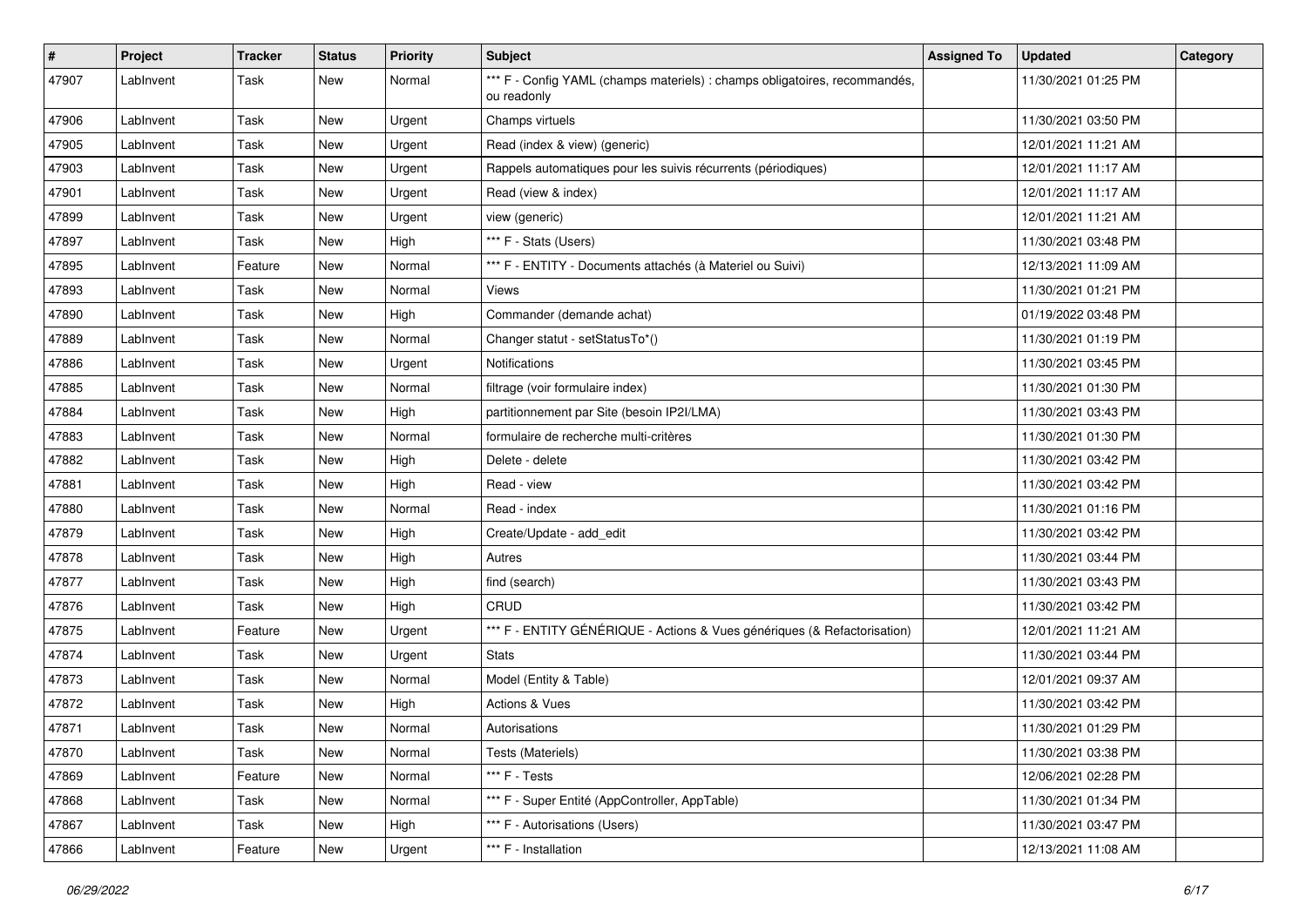| #     | Project      | <b>Tracker</b> | <b>Status</b> | <b>Priority</b> | <b>Subject</b>                                                | <b>Assigned To</b> | <b>Updated</b>      | Category |
|-------|--------------|----------------|---------------|-----------------|---------------------------------------------------------------|--------------------|---------------------|----------|
| 47865 | LabInvent    | Feature        | New           | Normal          | *** F - Configuration générale                                |                    | 12/13/2021 11:06 AM |          |
| 47864 | LabInvent    | Feature        | New           | Normal          | *** F - ENTITY - Autres                                       |                    | 11/30/2021 12:57 PM |          |
| 47863 | LabInvent    | Feature        | New           | High            | *** F - ENTITY - Users                                        |                    | 11/30/2021 03:43 PM |          |
| 47862 | LabInvent    | Feature        | New           | Normal          | *** F - ENTITY - Prets (de Materiel)                          |                    | 12/13/2021 11:10 AM |          |
| 47861 | LabInvent    | Feature        | <b>New</b>    | Urgent          | *** F - ENTITY - Suivis (de Materiel ou User)                 |                    | 12/13/2021 11:10 AM |          |
| 47860 | LabInvent    | Feature        | New           | Immediate       | *** F - ENTITY - Materiels                                    |                    | 01/19/2022 03:51 PM |          |
| 47447 | PyROS        | Task           | New           | Normal          | (F05) ACTIONS (CRUD), VIEWS, and AUTHORIZATIONS               |                    | 02/23/2022 10:45 AM |          |
| 47446 | <b>PyROS</b> | Task           | New           | Normal          | <b>DOSSIER SSI</b>                                            |                    | 10/11/2021 11:32 AM |          |
| 47445 | PyROS        | Task           | New           | Normal          | CAHIER DE RECETTE (NC)                                        |                    | 10/11/2021 11:31 AM |          |
| 47444 | PyROS        | Task           | New           | Normal          | MANUELS UTILISATION, INSTALLATION, ET MAINTENANCE             |                    | 10/11/2021 11:31 AM |          |
| 47443 | PyROS        | Task           | New           | Normal          | RAPPORT DES TESTS & VALIDATIONS (application du plan de test) |                    | 10/11/2021 11:31 AM |          |
| 47442 | PyROS        | Task           | New           | Normal          | PLAN DE TESTS ET DE VALIDATIONS                               |                    | 10/11/2021 11:33 AM |          |
| 47441 | PyROS        | Task           | New           | Normal          | DOSSIER DE DÉFINITION                                         |                    | 10/11/2021 11:32 AM |          |
| 47440 | PyROS        | Task           | <b>New</b>    | Normal          | <b>LIVRABLES</b>                                              |                    | 10/11/2021 11:29 AM |          |
| 47439 | PyROS        | Task           | <b>New</b>    | Normal          | PA et PK CNES                                                 |                    | 01/31/2022 11:29 AM |          |
| 47438 | <b>PyROS</b> | Task           | New           | Normal          | PK5 (2023-06) - Doc LIVRABLES (et Présentations)              |                    | 10/11/2021 11:26 AM |          |
| 47437 | PyROS        | Task           | New           | Normal          | PA4.1 (2023-05) - Présentations et Rapport Avancement         |                    | 10/11/2021 11:25 AM |          |
| 47436 | PyROS        | Task           | New           | Normal          | PK4 (2023-02) - Doc LIVRABLES (et Présentations)              |                    | 10/11/2021 11:23 AM |          |
| 47435 | PyROS        | Task           | New           | Normal          | PA3.2 (2023-02) - Présentations et Rapport Avancement         |                    | 10/11/2021 11:22 AM |          |
| 47433 | PyROS        | Task           | New           | Normal          | PA3.1 (2023-01) - Présentations et Rapport Avancement         |                    | 10/11/2021 11:22 AM |          |
| 47432 | PyROS        | Task           | New           | Normal          | PK3 (2023-01) - Doc LIVRABLES (et Présentations)              |                    | 10/11/2021 11:20 AM |          |
| 47431 | PyROS        | Task           | New           | Normal          | PA2.2 (2022-10) - Présentations et Rapport Avancement         |                    | 10/11/2021 11:19 AM |          |
| 47430 | PyROS        | Task           | New           | Normal          | PA2.1 (2022-08) - Présentations et Rapport Avancement         |                    | 10/11/2021 11:18 AM |          |
| 47428 | PyROS        | Task           | New           | Normal          | PK2 (2022-06) - Présentations + RA + Doc LIVRABLES            |                    | 01/31/2022 11:34 AM |          |
| 47419 | PyROS        | Task           | New           | Normal          | F16 FUNCTIONAL Tests                                          |                    | 10/11/2021 10:11 AM |          |
| 47418 | PyROS        | Task           | New           | Normal          | F15 FUNCTIONAL Tests                                          |                    | 10/11/2021 10:11 AM |          |
| 47416 | PyROS        | Task           | <b>New</b>    | Normal          | F13 FUNCTIONAL Tests                                          |                    | 10/11/2021 10:11 AM |          |
| 47415 | PyROS        | Task           | New           | Normal          | F12 FUNCTIONAL Tests                                          |                    | 10/11/2021 10:11 AM |          |
| 47414 | <b>PyROS</b> | Task           | New           | Normal          | <b>F11 FUNCTIONAL Tests</b>                                   |                    | 10/11/2021 10:10 AM |          |
| 47413 | PyROS        | Task           | New           | Normal          | F10 FUNCTIONAL Tests                                          |                    | 10/11/2021 10:10 AM |          |
| 47411 | <b>PyROS</b> | Task           | New           | Normal          | F08 FUNCTIONAL Tests                                          |                    | 10/11/2021 10:10 AM |          |
| 47410 | PyROS        | Task           | New           | Normal          | F07 FUNCTIONAL Tests                                          |                    | 10/11/2021 10:10 AM |          |
| 47409 | PyROS        | Task           | New           | Normal          | F06 FUNCTIONAL Tests                                          |                    | 10/11/2021 10:10 AM |          |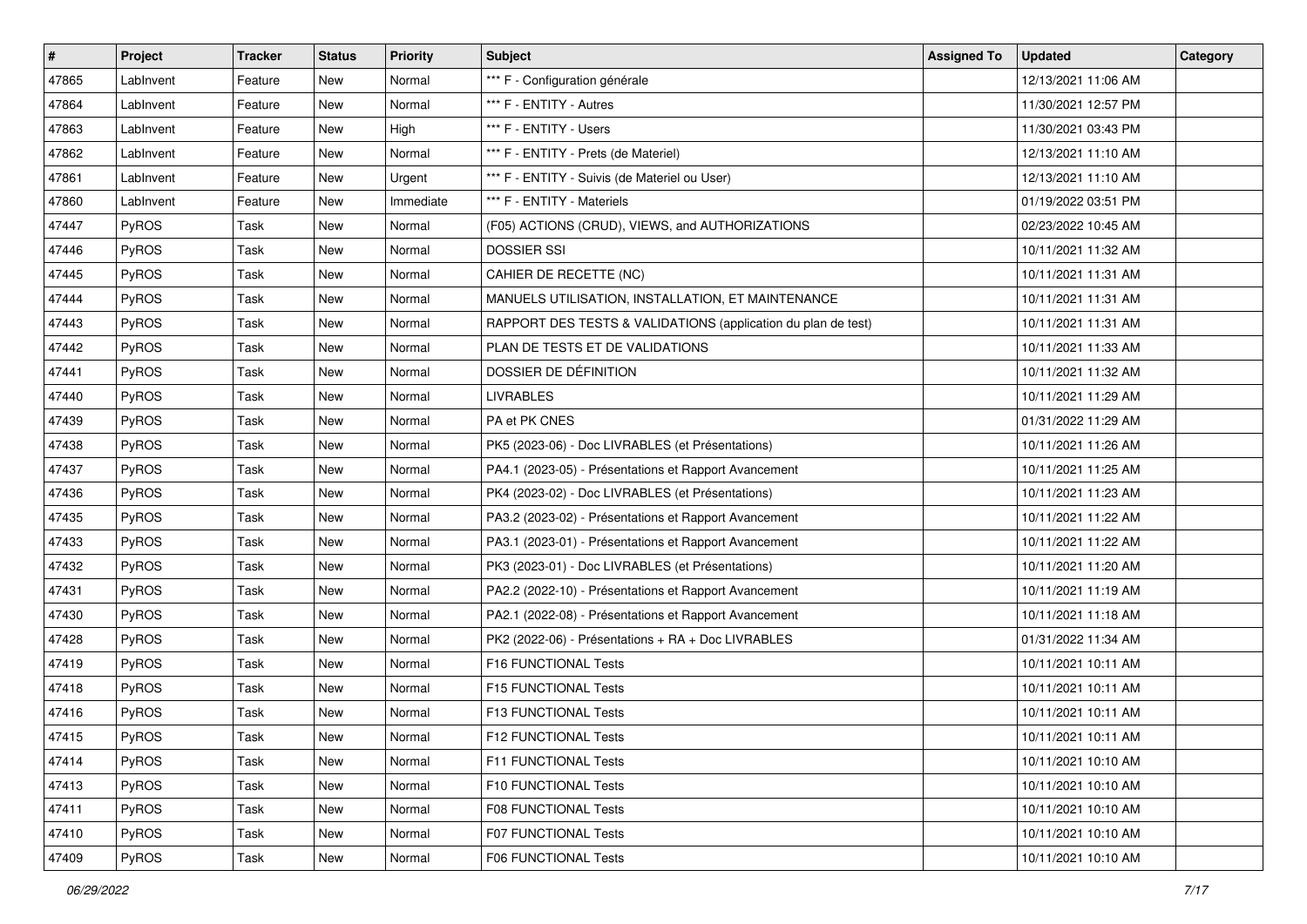| #     | Project      | <b>Tracker</b> | <b>Status</b> | <b>Priority</b> | <b>Subject</b>                                                                              | <b>Assigned To</b>     | <b>Updated</b>      | Category |
|-------|--------------|----------------|---------------|-----------------|---------------------------------------------------------------------------------------------|------------------------|---------------------|----------|
| 47403 | PyROS        | Task           | New           | Normal          | HIGH LEVEL FUNCTION TESTS - Transversal functionalities TESTs involving<br>several features |                        | 10/11/2021 10:08 AM |          |
| 47402 | PyROS        | Task           | New           | Normal          | INTEGRATION TESTS - FEATURES integration tests with each other                              |                        | 10/11/2021 10:07 AM |          |
| 47401 | PyROS        | Task           | <b>New</b>    | Normal          | FUNCTIONAL TESTS - Each FEATURE functional tests                                            |                        | 10/11/2021 11:42 AM |          |
| 47393 | PyROS        | Task           | <b>New</b>    | Normal          | Device Config file (cf F14)                                                                 |                        | 12/14/2021 12:33 PM |          |
| 47392 | PyROS        | Task           | <b>New</b>    | Normal          | Device Commands Grammar (Generic & Native)                                                  |                        | 12/14/2021 12:32 PM |          |
| 47391 | PyROS        | Task           | <b>New</b>    | Normal          | Device Simulator (DeviceSimulator)                                                          |                        | 12/14/2021 12:32 PM |          |
| 47390 | PyROS        | Task           | New           | Normal          | Device Agent (AgentDevice) (de type Agent)                                                  |                        | 12/14/2021 12:32 PM |          |
| 47389 | PyROS        | Task           | New           | Normal          | Device Controller (DeviceController)                                                        |                        | 12/14/2021 12:29 PM |          |
| 47388 | PyROS        | Task           | <b>New</b>    | High            | (F14) ENTITIES - definition & implementation - CONFIG FILES                                 |                        | 01/29/2022 01:25 AM |          |
| 47387 | PyROS        | Task           | New           | Normal          | (F14) CRUD config                                                                           |                        | 01/29/2022 01:24 AM |          |
| 47386 | PyROS        | Task           | New           | Normal          | (F03) Initial data (fixture)                                                                |                        | 12/15/2021 07:32 AM |          |
| 47375 | PyROS        | Task           | New           | Normal          | Association quota SP                                                                        |                        | 10/11/2021 10:37 AM |          |
| 46790 | PyROS        | Task           | <b>New</b>    | Normal          | F16 - EXIGENCES satisfaites (+ tests mis à jour)                                            |                        | 09/14/2021 02:47 PM |          |
| 46789 | PyROS        | Task           | <b>New</b>    | Normal          | F15 - EXIGENCES satisfaites (+ tests mis à jour)                                            |                        | 09/14/2021 02:47 PM |          |
| 46788 | PyROS        | Task           | New           | Normal          | (F14) EXIGENCES satisfaites (+ tests mis à jour)                                            |                        | 01/29/2022 01:24 AM |          |
| 46787 | PyROS        | Task           | New           | Normal          | (F09) REQUIREMENTS validated (+ tests udpated)                                              |                        | 12/14/2021 12:18 PM |          |
| 46786 | PyROS        | Task           | New           | Normal          | F08 - EXIGENCES satisfaites (+ tests mis à jour)                                            |                        | 09/14/2021 02:45 PM |          |
| 46785 | PyROS        | Task           | New           | Normal          | F07 - EXIGENCES satisfaites (+ tests mis à jour)                                            |                        | 09/14/2021 02:44 PM |          |
| 46783 | PyROS        | Task           | New           | Normal          | F04 - EXIGENCES satisfaites (+ tests mis à jour)                                            |                        | 09/14/2021 02:43 PM |          |
| 46782 | <b>PyROS</b> | Task           | New           | Normal          | F03 - EXIGENCES satisfaites (+ tests mis à jour)                                            |                        | 09/14/2021 02:43 PM |          |
| 46781 | PyROS        | Task           | New           | Normal          | (F02) EXIGENCES satisfaites (+ tests mis à jour)                                            |                        | 01/29/2022 01:27 AM |          |
| 46780 | PyROS        | Task           | <b>New</b>    | Normal          | (F01) EXIGENCES satisfaites (+ tests mis à jour)                                            |                        | 10/08/2021 06:01 PM |          |
| 45818 | PyROS        | Task           | New           | Normal          | (F14) TESTS to validate this feature                                                        |                        | 08/09/2021 10:43 AM |          |
| 45816 | PyROS        | Task           | <b>New</b>    | Normal          | <b>SP Delete</b>                                                                            |                        | 10/28/2021 08:35 AM |          |
| 45815 | PyROS        | Task           | New           | Normal          | test SCP manage quota                                                                       |                        | 09/22/2021 04:47 PM |          |
| 45811 | PyROS        | Task           | New           | Normal          | SP update                                                                                   |                        | 11/03/2021 09:16 AM |          |
| 45810 | PyROS        | Task           | <b>New</b>    | Normal          | SP Read (view list and view 1)                                                              |                        | 10/27/2021 02:47 PM |          |
| 45809 | PyROS        | Task           | New           | Normal          | <b>SP Create</b>                                                                            |                        | 10/27/2021 08:42 AM |          |
| 45799 | PyROS        | Task           | New           | Normal          | Execute TESTS on commit/push (new script PUSH)                                              | <b>Pallier Etienne</b> | 07/19/2021 08:54 AM |          |
| 45791 | PyROS        | Task           | New           | Normal          | PA1.1 (2022-03) - Présentations et Rapport Avancement                                       |                        | 10/11/2021 11:14 AM |          |
| 45790 | PyROS        | Task           | New           | Normal          | PK1 (2022-01) - Présentations + RA + Doc LIVRABLES                                          |                        | 01/31/2022 11:33 AM |          |
| 45776 | PyROS        | Task           | New           | Normal          | <b>Test User Delete</b>                                                                     |                        | 08/13/2021 01:46 PM |          |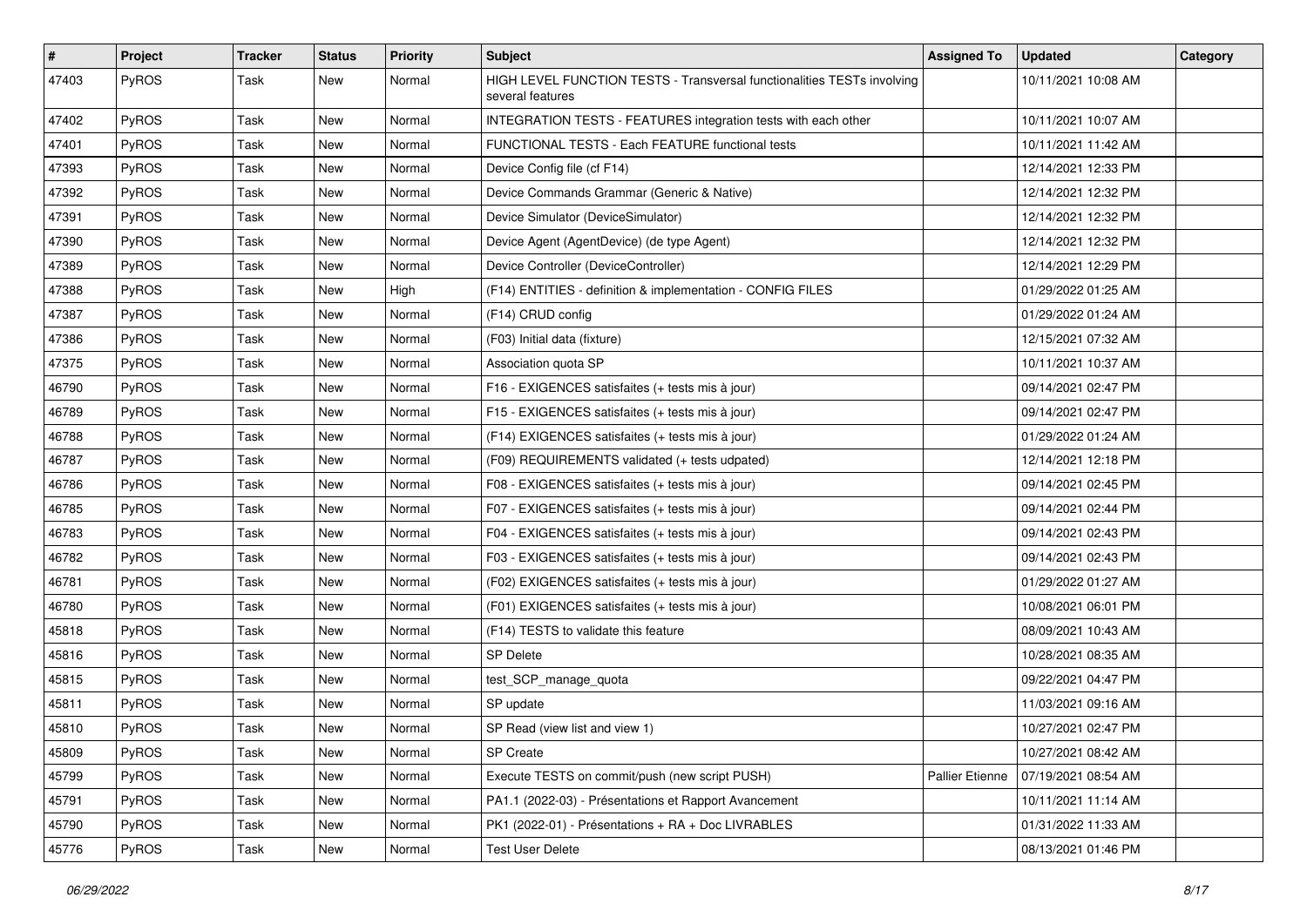| $\vert$ # | Project      | <b>Tracker</b> | <b>Status</b> | Priority | <b>Subject</b>                                                                                                          | <b>Assigned To</b>   | <b>Updated</b>      | Category |
|-----------|--------------|----------------|---------------|----------|-------------------------------------------------------------------------------------------------------------------------|----------------------|---------------------|----------|
| 45772     | PyROS        | Task           | New           | Normal   | Test User Read (view list and view 1)                                                                                   |                      | 08/13/2021 01:51 PM |          |
| 45766     | PyROS        | <b>Task</b>    | New           | Normal   | <b>Test User Update</b>                                                                                                 |                      | 08/13/2021 01:53 PM |          |
| 45762     | <b>PyROS</b> | Task           | New           | Normal   | <b>Test User Connexion</b>                                                                                              |                      | 08/13/2021 01:55 PM |          |
| 45761     | PyROS        | Task           | New           | Normal   | Test User Create (registration)                                                                                         |                      | 08/13/2021 01:54 PM |          |
| 45756     | PyROS        | Task           | New           | Normal   | QUOTA & PRIO - Gestion du quota et de la priorité                                                                       |                      | 10/11/2021 10:35 AM |          |
| 45748     | PyROS        | Task           | New           | Normal   | Définir Accesseurs (getX())                                                                                             |                      | 01/29/2022 01:21 AM |          |
| 45556     | PyROS        | Task           | <b>New</b>    | Normal   | User activation/deactivation                                                                                            |                      | 06/25/2021 08:18 AM |          |
| 45552     | PyROS        | Task           | New           | Normal   | General configuration integration                                                                                       |                      | 03/15/2022 11:15 PM |          |
| 45550     | PyROS        | Task           | New           | Normal   | Users View & Export                                                                                                     | Koralewski<br>Alexis | 03/29/2022 09:14 AM |          |
| 45485     | PyROS        | Feature        | <b>New</b>    | High     | **** D0 - GENERAL, ADMINISTRATIVE & TECHNICAL                                                                           |                      | 03/16/2022 04:53 PM |          |
| 45484     | PyROS        | Feature        | New           | Normal   | **** D5 - Images management (L1-L2)                                                                                     |                      | 02/02/2022 02:36 PM |          |
| 45483     | PyROS        | Feature        | New           | High     | **** D4 - Images production (L0)                                                                                        |                      | 03/16/2022 07:28 AM |          |
| 45482     | PyROS        | Feature        | New           | High     | **** D3 - Sequences submission & plannig                                                                                |                      | 02/22/2022 03:01 PM |          |
| 45481     | PyROS        | Feature        | New           | Normal   | **** D2 - Users & Programs                                                                                              |                      | 03/29/2022 09:17 AM |          |
| 45480     | PyROS        | Feature        | New           | High     | **** D1 - System Security & Control                                                                                     |                      | 06/29/2022 07:39 AM |          |
| 45452     | PyROS        | Story          | New           | Normal   | *** REQ-0XX REQUIREMENTS FROM CNES (PR)                                                                                 |                      | 06/14/2021 01:17 PM |          |
| 45346     | PyROS        | Task           | New           | Normal   | (F10) ENTITIES - Initial data (fixture)                                                                                 |                      | 06/03/2021 09:17 AM |          |
| 45340     | PyROS        | Task           | New           | Normal   | <b>INITIAL DATA (fixtures)</b>                                                                                          | Koralewski<br>Alexis | 12/14/2021 12:09 PM |          |
| 45295     | PyROS        | Task           | New           | Normal   | Create DARK files (acquisition)                                                                                         |                      | 05/27/2021 11:22 AM |          |
| 45294     | PyROS        | Task           | New           | Normal   | Create BIAS files (acquisition)                                                                                         |                      | 05/27/2021 11:22 AM |          |
| 45293     | PyROS        | <b>Task</b>    | <b>New</b>    | Normal   | Create FLAT files (acquisition)                                                                                         |                      | 05/27/2021 11:21 AM |          |
| 45292     | PyROS        | Task           | New           | Normal   | (F10) TESTS to validate this feature                                                                                    |                      | 05/27/2021 11:11 AM |          |
| 45291     | PyROS        | Task           | New           | Normal   | (F10) AUTHORIZATIONS for this feature (who can do what) : documentation<br>& implementation                             |                      | 06/08/2021 08:19 AM |          |
| 45290     | PyROS        | Task           | New           | Normal   | (F10) ENTITIES - definition & implementation                                                                            |                      | 06/03/2021 09:17 AM |          |
| 45195     | PyROS        | Story          | New           | Normal   | REQ-122 Page information état agent                                                                                     |                      | 05/12/2021 12:18 PM |          |
| 45194     | PyROS        | Story          | New           | Normal   | REQ-121 Limiter le nombre d'essais de connexion d'un utilisateur                                                        |                      | 05/12/2021 12:17 PM |          |
| 45193     | PyROS        | Story          | New           | Normal   | REQ-120 Pages web dédiées pour gérer différents besoins                                                                 |                      | 05/12/2021 12:17 PM |          |
| 45192     | PyROS        | Story          | New           | Normal   | REQ-119 Analyse images : le service de traitement d'images doit être<br>interopérable (à distance, par service externe) |                      | 05/12/2021 12:17 PM |          |
| 45191     | PyROS        | Story          | New           | Normal   | REQ-118 Avoir un obturateur sur les caméras (Utile pour faire les Dark)                                                 |                      | 05/12/2021 12:16 PM |          |
| 45190     | <b>PyROS</b> | Story          | New           | Normal   | REQ-117 Calibration : génération des images de calibration en fonction du<br>temps (DBF) (Dark dépend du temps pose)    |                      | 05/12/2021 12:16 PM |          |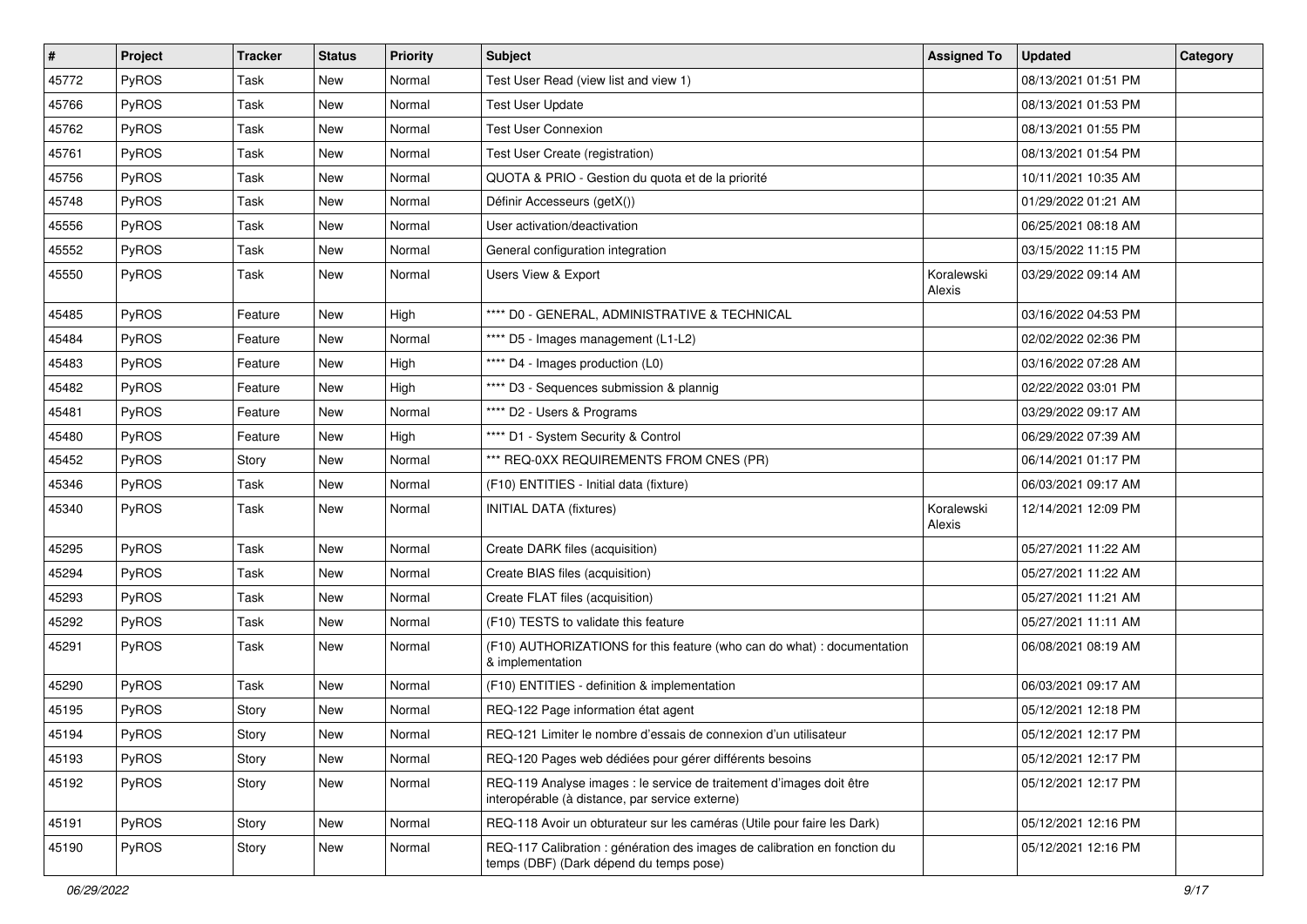| #     | Project      | <b>Tracker</b> | <b>Status</b> | <b>Priority</b> | <b>Subject</b>                                                                                                   | <b>Assigned To</b> | <b>Updated</b>      | Category |
|-------|--------------|----------------|---------------|-----------------|------------------------------------------------------------------------------------------------------------------|--------------------|---------------------|----------|
| 45189 | PyROS        | Story          | New           | Normal          | REQ-116 Calibration astro : trouver une solution quand l'image est distendue<br>(distortion)                     |                    | 05/12/2021 12:16 PM |          |
| 45188 | PyROS        | Story          | New           | Normal          | REQ-115 Calibration: traiter efficacement les fichiers de calibration DBF<br>(dark, bias, flat)                  |                    | 05/12/2021 12:15 PM |          |
| 45187 | PyROS        | Story          | <b>New</b>    | Normal          | REQ-114 Planification des séquences : Equité                                                                     |                    | 05/12/2021 12:15 PM |          |
| 45186 | <b>PyROS</b> | Story          | New           | Normal          | REQ-113 Planification des séquences : Efficacité, efficience                                                     |                    | 05/12/2021 12:15 PM |          |
| 45185 | PyROS        | Story          | <b>New</b>    | Normal          | REQ-112 Planification des séquences : Flexibilité                                                                |                    | 05/12/2021 12:14 PM |          |
| 45184 | PyROS        | Story          | New           | Normal          | REQ-111 Mise en sécurité automatique en cas de cyclone                                                           |                    | 03/16/2022 04:38 PM |          |
| 45183 | PyROS        | Story          | New           | Normal          | REQ-110 Arrêt et redémarrage automatique en cas de coupure électrique                                            |                    | 03/16/2022 04:38 PM |          |
| 45182 | PyROS        | Story          | <b>New</b>    | Normal          | REQ-109 Afficher infos utiles sur les requetes/séquences                                                         |                    | 05/12/2021 12:13 PM |          |
| 45181 | PyROS        | Story          | New           | Normal          | REQ-108 Pouvoir déposer dans différents systèmes de coordonnées                                                  |                    | 02/22/2022 04:38 PM |          |
| 45180 | PyROS        | Story          | New           | Normal          | REQ-107 Suivi complet d'une requête, depuis son dépot, jusqu'à son<br>exécution, en passant par sa planification |                    | 05/12/2021 12:12 PM |          |
| 45179 | PyROS        | Story          | New           | Normal          | REQ-106 Requete appartient à un SP (lié à un PI qui est lié à des users)                                         |                    | 05/12/2021 12:12 PM |          |
| 45178 | PyROS        | Story          | New           | Normal          | REQ-105 Pouvoir enlever une séquence (scène) déposée pour en déposer<br>une autre                                |                    | 05/12/2021 12:11 PM |          |
| 45177 | PyROS        | Story          | <b>New</b>    | Normal          | REQ-104 Rôles utilisateurs (profils)                                                                             |                    | 05/12/2021 12:11 PM |          |
| 45176 | PyROS        | Story          | <b>New</b>    | Normal          | REQ-103 Connexion unique pour accéder à tous les services, si possible via<br>annuaire LDAP                      |                    | 05/12/2021 12:10 PM |          |
| 45175 | PyROS        | Story          | <b>New</b>    | Normal          | REQ-102 Surveillance et sécurisation de la BD                                                                    |                    | 03/16/2022 04:38 PM |          |
| 45174 | PyROS        | Story          | New           | Normal          | REQ-213 Sauvegarde temporaire des images brutes pour opérations de<br>maintenance                                |                    | 05/12/2021 12:01 PM |          |
| 45173 | PyROS        | Story          | New           | Normal          | REQ-212 Espace privé pour extensions et déploiement sans git                                                     |                    | 05/12/2021 12:00 PM |          |
| 45172 | PyROS        | Story          | New           | Normal          | REQ-211 Allsky scan                                                                                              |                    | 05/12/2021 11:58 AM |          |
| 45171 | PyROS        | Story          | New           | Normal          | REQ-210 Affichage contenu BD                                                                                     |                    | 05/12/2021 11:58 AM |          |
| 45170 | PyROS        | Story          | New           | Normal          | REQ-209 Lecture des logs                                                                                         |                    | 05/12/2021 11:58 AM |          |
| 45169 | <b>PyROS</b> | Story          | New           | Normal          | REQ-208 Lecture et téléchargement des images                                                                     |                    | 05/12/2021 11:57 AM |          |
| 45168 | PyROS        | Story          | New           | Normal          | REQ-207 Rapports de synthèse, outils de monitoring                                                               |                    | 05/12/2021 11:57 AM |          |
| 45167 | PyROS        | Story          | New           | Normal          | REQ-206 Espace mutualisé (comme CADOR)                                                                           |                    | 05/12/2021 11:57 AM |          |
| 45166 | PyROS        | Story          | New           | Normal          | REQ-205 Bandeau en haut de pages pour messages d'info ou avertissement                                           |                    | 05/12/2021 11:56 AM |          |
| 45165 | PyROS        | Story          | New           | Normal          | REQ-204 Architecture site, différents espaces selon les roles                                                    |                    | 05/12/2021 11:56 AM |          |
| 45164 | PyROS        | Story          | New           | Normal          | REQ-203 GUI multilingue (choix de la langue)                                                                     |                    | 05/12/2021 11:55 AM |          |
| 45163 | PyROS        | Story          | New           | Normal          | REQ-013 PYROS-10 ordonnancement temps réel                                                                       |                    | 07/01/2021 08:30 AM |          |
| 45162 | PyROS        | Story          | New           | Normal          | REQ-014 PYROS-10 priorité et quotas utilisateurs                                                                 |                    | 07/01/2021 08:29 AM |          |
| 45161 | PyROS        | Story          | New           | Normal          | REQ-011 PYROS-10 ordonnanceur sur chaque télescope                                                               |                    | 07/01/2021 08:29 AM |          |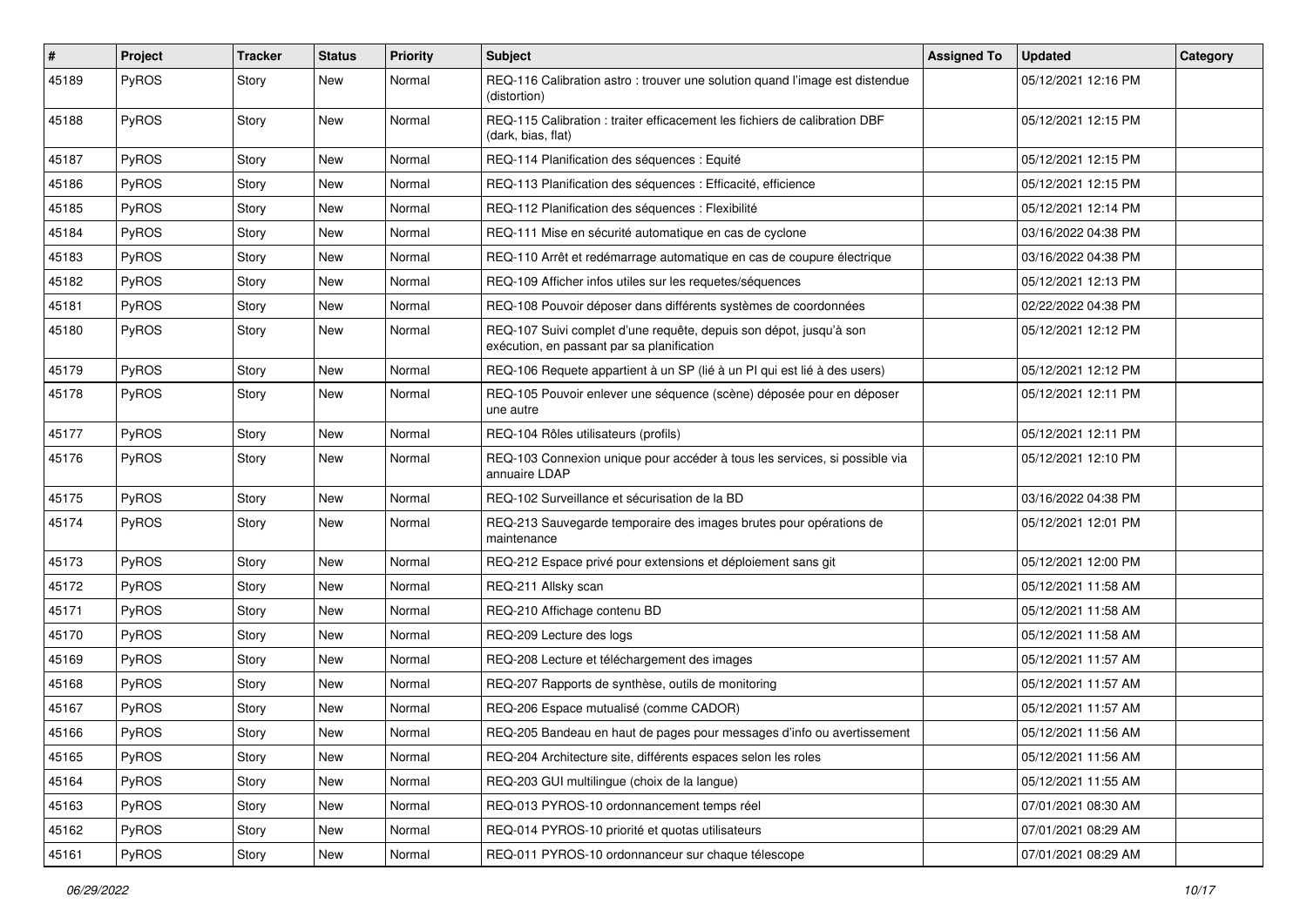| #     | Project | <b>Tracker</b> | <b>Status</b> | <b>Priority</b> | <b>Subject</b>                                                                          | <b>Assigned To</b> | <b>Updated</b>      | Category |
|-------|---------|----------------|---------------|-----------------|-----------------------------------------------------------------------------------------|--------------------|---------------------|----------|
| 45160 | PyROS   | Story          | New           | Normal          | REQ-012 PYROS-10 limiter les temps morts entre requêtes                                 |                    | 05/12/2021 10:47 AM |          |
| 45159 | PyROS   | Story          | New           | Normal          | REQ-003 Interface avec les données CNRS de manière authentifiée                         |                    | 05/12/2021 10:46 AM |          |
| 45158 | PyROS   | Story          | New           | Normal          | REQ-006 Notification de changement d'état d'une requête                                 |                    | 05/12/2021 10:45 AM |          |
| 45157 | PyROS   | Story          | New           | Normal          | REQ-002 Déclenchement des jobs sur déclenchement au lieu de scrutation                  |                    | 05/12/2021 11:46 AM |          |
| 45156 | PyROS   | Story          | <b>New</b>    | Normal          | REQ-004 POC GTRS et websocket                                                           |                    | 05/12/2021 11:45 AM |          |
| 45155 | PyROS   | Story          | New           | Normal          | REQ-001 planification de tâches récurrentes                                             |                    | 05/12/2021 10:44 AM |          |
| 45154 | PyROS   | Story          | New           | Normal          | REQ-070 SSI_010 Spécifications techniques SSI                                           |                    | 03/16/2022 04:42 PM |          |
| 45153 | PyROS   | Story          | New           | Normal          | REQ-051 Sécurité des systèmes informatique (SSI)                                        |                    | 03/16/2022 04:44 PM |          |
| 45152 | PyROS   | Story          | New           | Normal          | REQ-068 ACCEPT_010 Plan de validation et d'essai                                        |                    | 05/12/2021 10:42 AM |          |
| 45151 | PyROS   | Story          | New           | Normal          | REQ-069 Plan de validation et d'essai                                                   |                    | 05/12/2021 10:42 AM |          |
| 45150 | PyROS   | Story          | New           | Normal          | REQ-066 QUALIF_030 Exigence                                                             |                    | 05/12/2021 10:41 AM |          |
| 45149 | PyROS   | Story          | New           | Normal          | REQ-067 Qualification des exigences                                                     |                    | 05/12/2021 10:41 AM |          |
| 45148 | PyROS   | Story          | New           | Normal          | REQ-063 Qualification opérationnelle                                                    |                    | 05/12/2021 10:40 AM |          |
| 45147 | PyROS   | Story          | New           | Normal          | REQ-059 Qualification technique                                                         |                    | 05/12/2021 10:40 AM |          |
| 45146 | PyROS   | Story          | New           | Normal          | REQ-064 Déploiement                                                                     |                    | 05/12/2021 10:39 AM |          |
| 45145 | PyROS   | Story          | New           | Normal          | REQ-062 QUALIF_020 Qualification opérationnelle                                         |                    | 05/12/2021 10:39 AM |          |
| 45144 | PyROS   | Story          | New           | Normal          | REQ-060 JUSTIF_010 Justification de la définition                                       |                    | 05/12/2021 10:38 AM |          |
| 45143 | PyROS   | Story          | New           | Normal          | REQ-061 Justification de la définition                                                  |                    | 05/12/2021 10:37 AM |          |
| 45142 | PyROS   | Story          | New           | Normal          | REQ-058 QUALIF_010 Qualification technique                                              |                    | 05/12/2021 10:37 AM |          |
| 45141 | PyROS   | Story          | New           | Normal          | REQ-056 INTERFACE_010 Interfaçage avec PyROS                                            |                    | 05/12/2021 10:36 AM |          |
| 45140 | PyROS   | Story          | New           | Normal          | REQ-057 Interfaçage avec TAROT NC                                                       |                    | 05/12/2021 10:36 AM |          |
| 45139 | PyROS   | Story          | New           | Normal          | REQ-054 Documentation et Formation                                                      |                    | 05/12/2021 10:35 AM |          |
| 45138 | PyROS   | Story          | New           | Normal          | REQ-055 ERGO_040 Documentation                                                          |                    | 05/12/2021 10:35 AM |          |
| 45137 | PyROS   | Story          | New           | Normal          | REQ-053 ERGO_030 Formation                                                              |                    | 05/12/2021 10:35 AM |          |
| 45136 | PyROS   | Story          | New           | Normal          | REQ-052 ERGO_020 Operabilité                                                            |                    | 05/12/2021 10:34 AM |          |
| 45135 | PyROS   | Story          | New           | Normal          | REQ-050 SURETE_260 Système informatique (SSI)                                           |                    | 03/16/2022 04:42 PM |          |
| 45134 | PyROS   | Story          | New           | Normal          | REQ-043 SURETE_180 Sécurité des personnes : lumière                                     |                    | 05/12/2021 10:33 AM |          |
| 45133 | PyROS   | Story          | New           | Normal          | REQ-042 SURETE_170 Sécurité des personnes : système d'arrêt<br>automatique              |                    | 05/12/2021 10:33 AM |          |
| 45132 | PyROS   | Story          | New           | Normal          | REQ-031 SURETE_040 Automatisation du bâtiment                                           |                    | 05/12/2021 10:32 AM |          |
| 45131 | PyROS   | Story          | New           | Normal          | REQ-049 SURETE_250 Transfert des données                                                |                    | 03/16/2022 04:16 PM |          |
| 45130 | PyROS   | Story          | New           | Normal          | REQ-047 SURETE 240 Sauvegarde des données brutes                                        |                    | 03/16/2022 04:42 PM |          |
| 45129 | PyROS   | Story          | New           | Normal          | REQ-046 SURETE_210 Arrêt du système en cas de condition<br>météorologiques défavorables |                    | 03/16/2022 04:42 PM |          |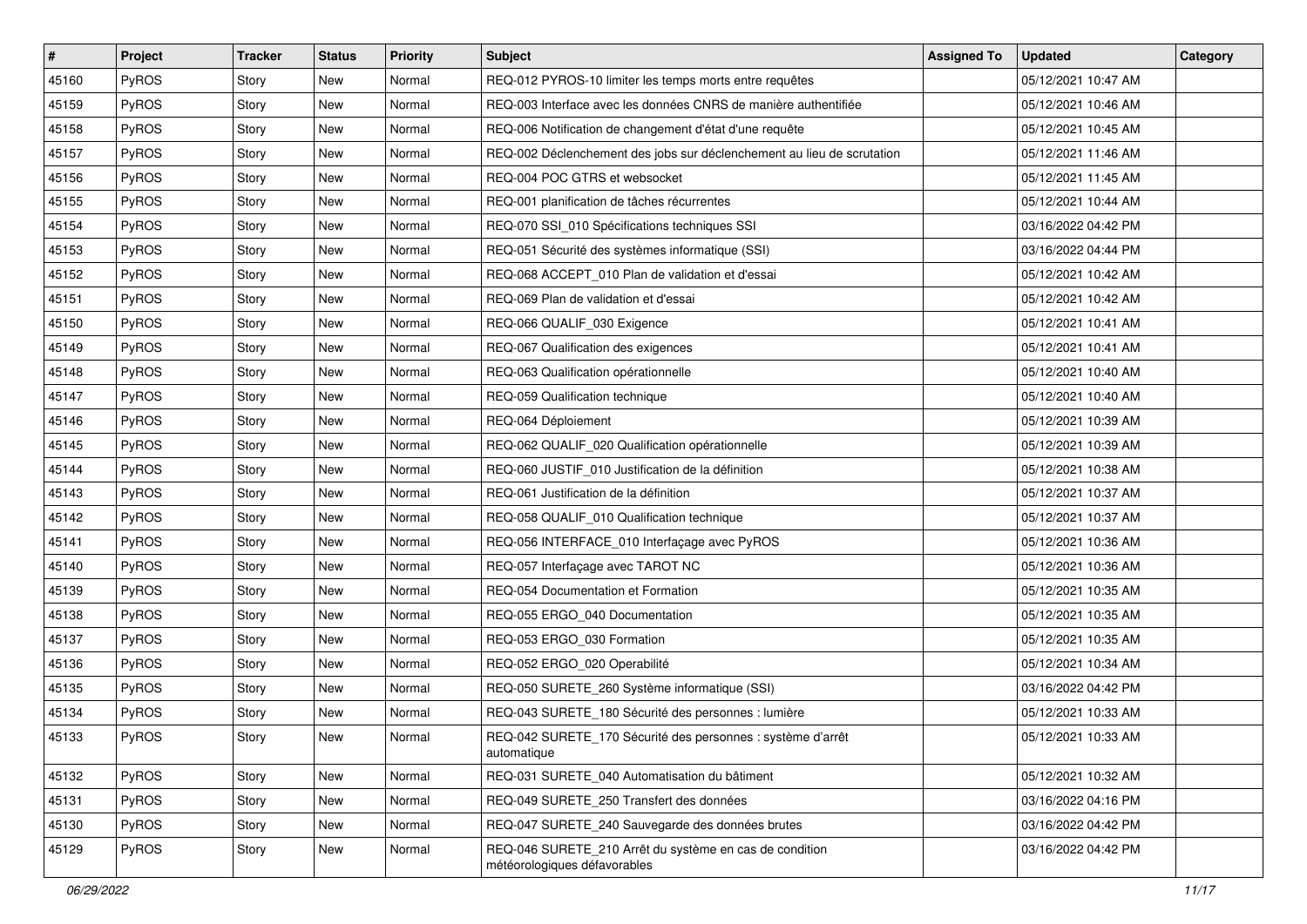| $\vert$ # | Project      | <b>Tracker</b> | <b>Status</b> | Priority | <b>Subject</b>                                                                  | <b>Assigned To</b>     | <b>Updated</b>      | Category |
|-----------|--------------|----------------|---------------|----------|---------------------------------------------------------------------------------|------------------------|---------------------|----------|
| 45128     | PyROS        | Story          | New           | Normal   | REQ-045 SECURITE_200 Système d'alerte                                           |                        | 03/16/2022 04:42 PM |          |
| 45127     | PyROS        | Story          | <b>New</b>    | Normal   | REQ-044 SURETE_190 Sécurité des personnes : système d'arrêt d'urgence           |                        | 05/12/2021 10:30 AM |          |
| 45126     | <b>PyROS</b> | Story          | New           | Normal   | REQ-048 sauvegarde des données brutes                                           |                        | 03/16/2022 04:43 PM |          |
| 45125     | PyROS        | Story          | New           | Normal   | REQ-041 information sur les composants (ajout)                                  |                        | 05/12/2021 10:29 AM |          |
| 45124     | PyROS        | Story          | New           | Normal   | REQ-038 focalisation, alignement,                                               |                        | 05/12/2021 10:29 AM |          |
| 45123     | PyROS        | Story          | New           | Normal   | REQ-036 logiciel pour la maintenance à distance                                 |                        | 05/12/2021 10:28 AM |          |
| 45122     | PyROS        | Story          | <b>New</b>    | Normal   | REQ-032 automatisation du bâtiment et du télescope                              |                        | 05/12/2021 10:27 AM |          |
| 45121     | PyROS        | Story          | New           | Normal   | REQ-009 requêtes de calibration                                                 |                        | 05/12/2021 10:54 AM |          |
| 45120     | PyROS        | Story          | New           | Normal   | REQ-017 Information sur les requêtes soumises par l'utilisateur                 |                        | 05/12/2021 10:55 AM |          |
| 45119     | PyROS        | Story          | New           | Normal   | REQ-008 requêtes SST flexibles                                                  |                        | 05/12/2021 10:54 AM |          |
| 45118     | PyROS        | Story          | New           | Normal   | REQ-016 informations sur les composants de l'observatoire                       |                        | 05/12/2021 10:55 AM |          |
| 45117     | PyROS        | Story          | New           | Normal   | REQ-019 Mise à disposition des images et mesures                                |                        | 05/12/2021 10:55 AM |          |
| 45116     | PyROS        | Story          | New           | Normal   | REQ-039 SURETE_160 Sauvegarde des pannes                                        |                        | 05/12/2021 10:56 AM |          |
| 45115     | PyROS        | Story          | New           | Normal   | REQ-035 SURETE_130 Maintenance à distance                                       |                        | 05/12/2021 10:56 AM |          |
| 45114     | PyROS        | Story          | <b>New</b>    | Normal   | REQ-021 FONC_020 Saut en déclinaison entre chaque image                         |                        | 05/12/2021 10:15 AM |          |
| 45113     | <b>PyROS</b> | Story          | New           | Normal   | REQ-024 FONC 080 Directions et trajectoires accessibles                         |                        | 05/12/2021 10:11 AM |          |
| 45112     | PyROS        | Story          | New           | Normal   | REQ-023 FONC_030 Délai de reprogrammation                                       |                        | 05/12/2021 10:00 AM |          |
| 45103     | PyROS        | Story          | New           | Normal   | REQ-033 SURETE_050 Prise en compte de la météo                                  |                        | 03/16/2022 04:42 PM |          |
| 45102     | PyROS        | Story          | New           | Normal   | REQ-029 Métadonnées des images                                                  |                        | 05/11/2021 04:44 PM |          |
| 45101     | PyROS        | Story          | New           | Normal   | REQ-034 SURETE_080 Coupure électrique                                           |                        | 03/16/2022 04:42 PM |          |
| 45100     | PyROS        | Story          | New           | Normal   | REQ-026 Plage d'angles horaires et ligne d'horizon                              |                        | 05/11/2021 04:38 PM |          |
| 45099     | PyROS        | Story          | New           | Normal   | REQ-037 SURETE_140 Vérification du fonctionnement du télescope :<br>calibration |                        | 05/11/2021 04:35 PM |          |
| 45098     | PyROS        | Story          | New           | Normal   | REQ-030 SURETE_30 Répartition des nuits                                         |                        | 05/11/2021 04:27 PM |          |
| 45097     | PyROS        | Story          | New           | Normal   | REQ-028 FONC_180 Métadonnées pour les poursuites LEO (optionnelle)              |                        | 05/11/2021 04:45 PM |          |
| 45096     | PyROS        | Story          | New           | Normal   | REQ-027 FONC 170 Métadonnées                                                    |                        | 05/11/2021 04:44 PM |          |
| 45095     | PyROS        | Story          | New           | Normal   | REQ-018 Cloisonnement des données                                               |                        | 05/11/2021 04:17 PM |          |
| 45051     | PyROS        | Task           | <b>New</b>    | Normal   | Implémenter le protocole Indi avec une classe DeviceControllerIndi              |                        | 05/06/2021 05:05 PM |          |
| 45049     | PyROS        | Task           | New           | Normal   | <b>CAMERA FLI</b>                                                               |                        | 07/16/2021 09:34 AM |          |
| 45048     | PyROS        | Task           | New           | Normal   | HARDWARE DEVICES definition, test, config, management                           |                        | 10/08/2021 05:51 PM |          |
| 45047     | PyROS        | Task           | New           | Normal   | Piloter le telescope en mode manuel depuis le Dashboard                         | <b>Pallier Etienne</b> | 12/14/2021 12:34 PM |          |
| 45046     | PyROS        | Task           | New           | Normal   | Manual mode                                                                     |                        | 12/14/2021 12:34 PM |          |
| 45043     | PyROS        | Task           | New           | High     | Démo IRAP (install classique ?) + retrouver ancienne utilisation de PlcConfig   | Pallier Etienne        | 12/14/2021 12:00 PM |          |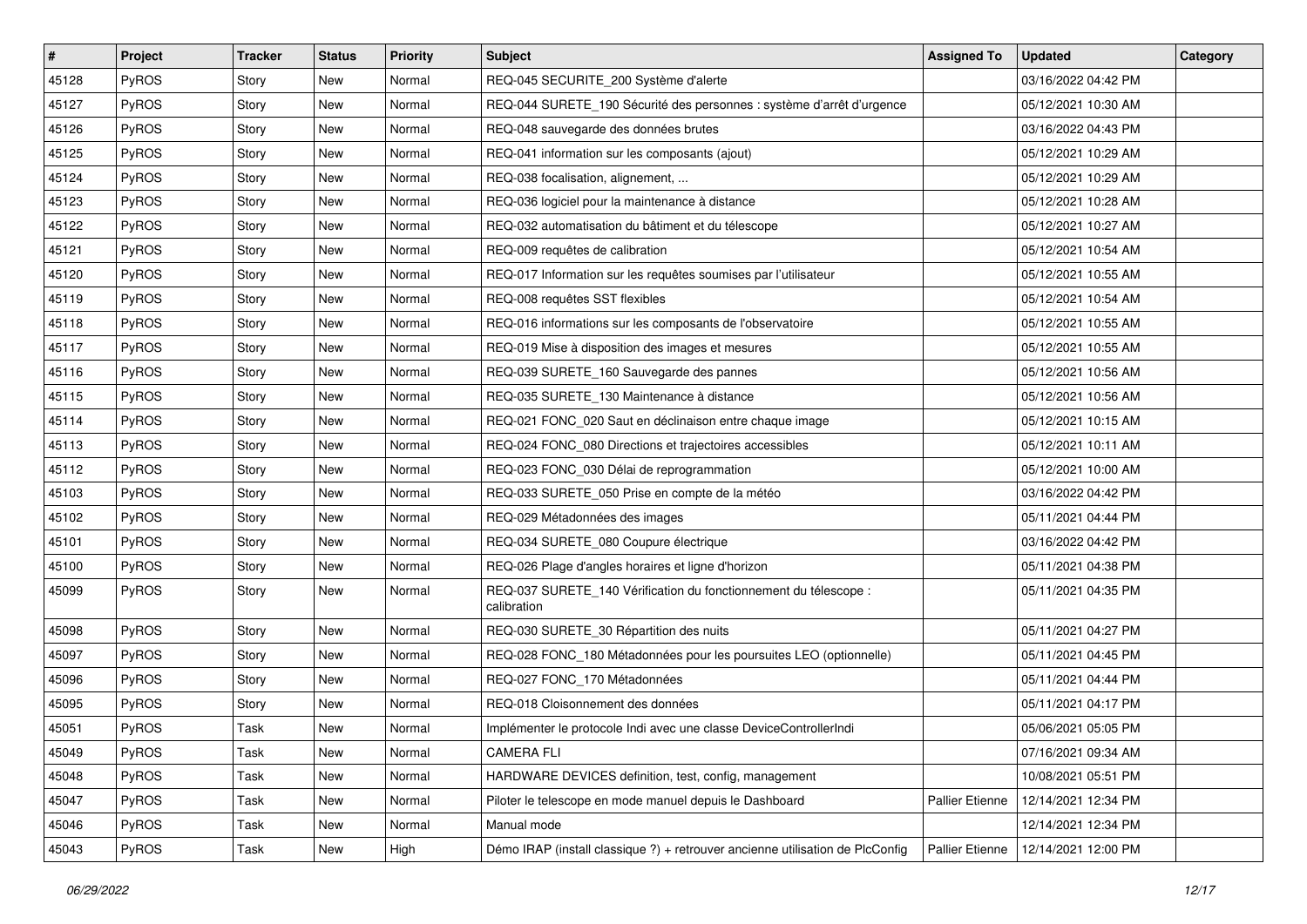| $\#$  | <b>Project</b> | <b>Tracker</b> | <b>Status</b> | Priority | <b>Subject</b>                                                                                                                                    | <b>Assigned To</b>     | <b>Updated</b>      | Category |
|-------|----------------|----------------|---------------|----------|---------------------------------------------------------------------------------------------------------------------------------------------------|------------------------|---------------------|----------|
| 45041 | PyROS          | Task           | New           | Normal   | Pouvoir télécharger zip ou faire clone depuis gitlab sans se connecter                                                                            | <b>Pallier Etienne</b> | 05/06/2021 04:05 PM |          |
| 45040 | PyROS          | Task           | <b>New</b>    | High     | NEW Agent v2 basé sur new config yaml (base pour F09)                                                                                             | <b>Pallier Etienne</b> | 01/29/2022 01:04 AM |          |
| 45035 | PyROS          | Task           | New           | Normal   | Resilience (failure tolerance)                                                                                                                    |                        | 05/06/2021 12:58 PM |          |
| 45034 | PyROS          | Task           | <b>New</b>    | Normal   | Resilience (failure tolerance)                                                                                                                    |                        | 05/06/2021 12:58 PM |          |
| 45018 | PyROS          | Task           | <b>New</b>    | High     | Définir config pour TNC (4 channels Cam)                                                                                                          | Klotz Alain            | 10/12/2021 08:52 AM |          |
| 45004 | PyROS          | Task           | <b>New</b>    | High     | MAIN CONFIG FILE - Décrire dans un fichier texte la configuration complète<br>d'une UNIT (monture) et tous ses composants et instruments associés |                        | 01/29/2022 01:25 AM |          |
| 45003 | PyROS          | Task           | <b>New</b>    | Normal   | Config Read & View                                                                                                                                | Koralewski<br>Alexis   | 08/09/2021 10:43 AM |          |
| 45000 | PyROS          | Task           | New           | High     | Generic commands grammar description & management                                                                                                 |                        | 05/06/2021 05:05 PM |          |
| 44999 | PyROS          | Task           | <b>New</b>    | Normal   | Execution                                                                                                                                         |                        | 12/14/2021 12:35 PM |          |
| 44998 | PyROS          | Task           | New           | Normal   | Monitoring: Check & log continuously instrument (or telescope) status                                                                             |                        | 12/14/2021 12:33 PM |          |
| 44997 | PyROS          | Task           | <b>New</b>    | Normal   | Start & Stop                                                                                                                                      |                        | 12/14/2021 12:33 PM |          |
| 44995 | PyROS          | Task           | New           | Normal   | (F09) TESTS to validate this feature                                                                                                              |                        | 10/08/2021 05:45 PM |          |
| 44994 | PyROS          | Task           | <b>New</b>    | Normal   | (F09) AUTHORIZATIONS for this feature (who can do what) : doc & implem.                                                                           |                        | 12/14/2021 12:15 PM |          |
| 44993 | PyROS          | Task           | <b>New</b>    | Normal   | (F09) ENTITIES definition & implementation                                                                                                        |                        | 12/14/2021 12:33 PM |          |
| 44992 | PyROS          | Task           | <b>New</b>    | Normal   | Switch modes between Automatic and Manual mode                                                                                                    |                        | 05/04/2021 12:31 PM |          |
| 44991 | PyROS          | Task           | New           | Normal   | Execution                                                                                                                                         |                        | 05/04/2021 12:30 PM |          |
| 44990 | PyROS          | Task           | <b>New</b>    | Normal   | Monitoring: Check & log continuously Telescope and instruments status, and<br>make a general synthesis                                            |                        | 05/04/2021 12:30 PM |          |
| 44989 | PyROS          | Task           | <b>New</b>    | Normal   | Start & Stop                                                                                                                                      |                        | 05/04/2021 12:29 PM |          |
| 44988 | PyROS          | Task           | <b>New</b>    | Normal   | <b>TESTS</b> to validate this feature                                                                                                             |                        | 05/04/2021 12:26 PM |          |
| 44987 | PyROS          | Task           | <b>New</b>    | Normal   | (F08) AUTHORIZATIONS for this feature (who can do what) : documentation<br>& implementation                                                       |                        | 06/08/2021 08:20 AM |          |
| 44986 | PyROS          | Task           | <b>New</b>    | Normal   | ENTITIES (& properties) to be defined                                                                                                             |                        | 05/04/2021 12:25 PM |          |
| 44973 | PyROS          | Task           | <b>New</b>    | Normal   | (F07) Scheduling Sequences according to priorities, quotas, observing<br>conditions, Seq parameters, Seq constraints                              |                        | 05/06/2021 02:59 PM |          |
| 44972 | PyROS          | Task           | New           | Normal   | Planning triggers - each time the context is changed                                                                                              |                        | 05/03/2021 12:06 PM |          |
| 44971 | PyROS          | Task           | New           | Normal   | Get the list of sequences to be planned                                                                                                           |                        | 05/03/2021 11:43 AM |          |
| 44970 | PyROS          | Task           | New           | Normal   | <b>TESTS to validate this feature</b>                                                                                                             |                        | 05/03/2021 11:41 AM |          |
| 44969 | PyROS          | Task           | New           | Normal   | (F07) AUTHORIZATIONS for this feature (who can do what) : documentation<br>& implementation                                                       |                        | 06/08/2021 08:21 AM |          |
| 44968 | PyROS          | Task           | <b>New</b>    | Normal   | ENTITIES (& properties) to be defined                                                                                                             |                        | 05/03/2021 11:38 AM |          |
| 44945 | PyROS          | Task           | New           | Normal   | (READ 1) Sequence detailed view                                                                                                                   |                        | 02/03/2022 09:45 AM |          |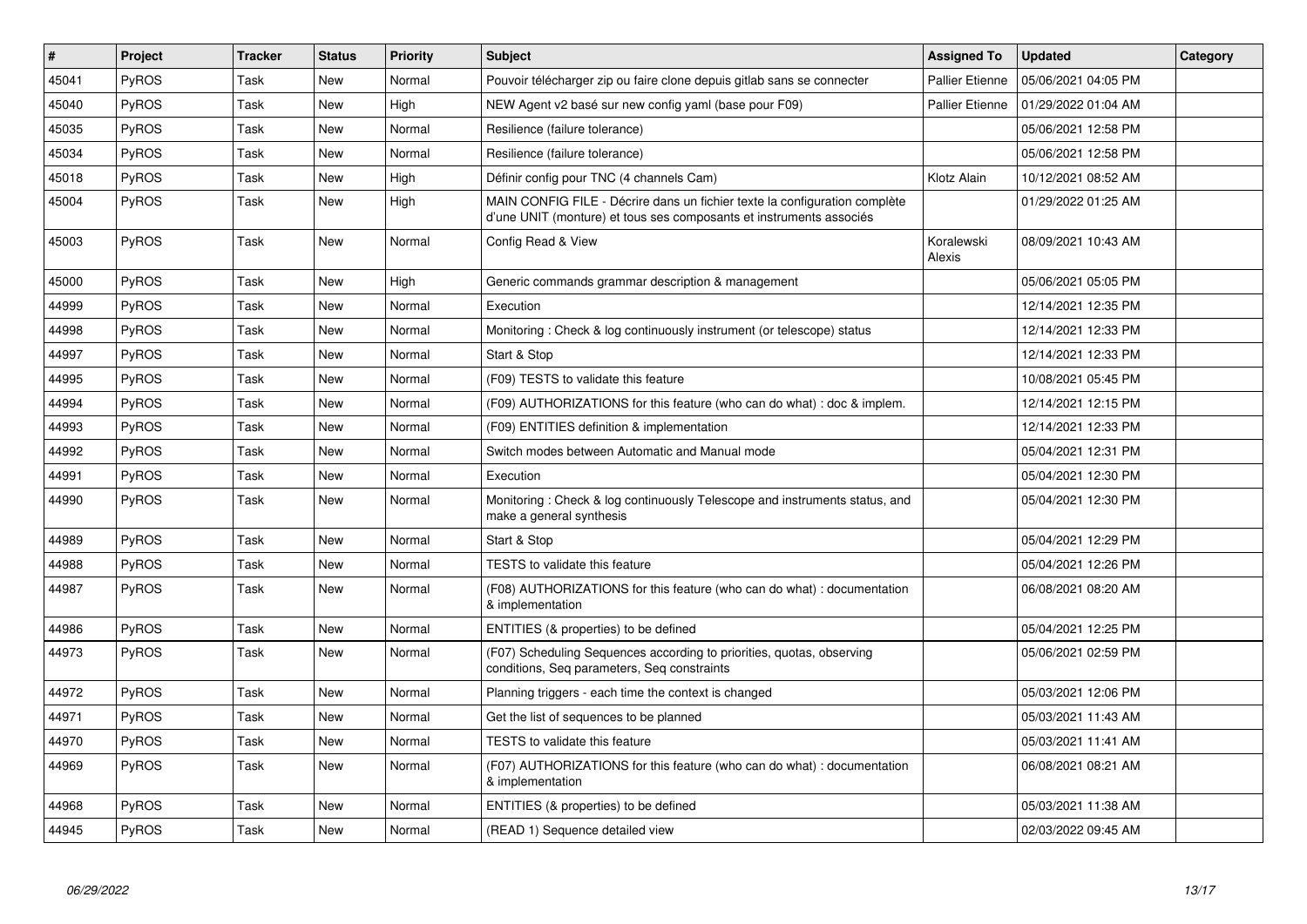| $\sharp$ | Project | <b>Tracker</b> | <b>Status</b> | <b>Priority</b> | Subject                                                                                                                                 | <b>Assigned To</b>   | <b>Updated</b>      | Category |
|----------|---------|----------------|---------------|-----------------|-----------------------------------------------------------------------------------------------------------------------------------------|----------------------|---------------------|----------|
| 44939    | PyROS   | Task           | New           | Normal          | SUBMIT a Seq to planning (status => "submitted")                                                                                        | Koralewski<br>Alexis | 02/03/2022 10:23 AM |          |
| 44932    | PyROS   | Task           | <b>New</b>    | Normal          | CREATE a Sequence (must be attached to a valid SP)                                                                                      |                      | 02/23/2022 12:02 PM |          |
| 44930    | PyROS   | Task           | New           | Normal          | (F05) TESTS & REQUIREMENTS to validate this feature                                                                                     | Koralewski<br>Alexis | 02/22/2022 03:01 PM |          |
| 44928    | PyROS   | <b>Task</b>    | New           | Normal          | (F05) ENTITIES definition (doc spec) & implementation (DB)                                                                              | Koralewski<br>Alexis | 02/03/2022 10:13 AM |          |
| 44924    | PyROS   | <b>Task</b>    | New           | Normal          | (F04) ENTITIES - definition & implementation                                                                                            |                      | 12/15/2021 07:36 AM |          |
| 44923    | PyROS   | Task           | New           | Normal          | (F04) TESTS to validate this feature                                                                                                    |                      | 12/15/2021 07:36 AM |          |
| 44922    | PyROS   | Task           | New           | Normal          | (F04) AUTHORIZATIONS for this feature (who can do what) : documentation<br>& implementation                                             |                      | 12/15/2021 07:37 AM |          |
| 44921    | PyROS   | Task           | New           | Normal          | Démarrage de la production des fichiers de calibration (fin de nuit)                                                                    |                      | 04/30/2021 12:43 PM |          |
| 44920    | PyROS   | <b>Task</b>    | <b>New</b>    | Normal          | Démarrage ou fin des observations (début/fin de nuit)                                                                                   |                      | 06/29/2022 07:38 AM |          |
| 44919    | PyROS   | Task           | New           | Normal          | Sauvegarder (logger) les différents changements d'état                                                                                  |                      | 06/28/2022 09:58 PM |          |
| 44918    | PyROS   | Task           | New           | Normal          | Optimiser : Agir sur le système en fonction des conditions d'observation pour<br>n'observer que quand la qualité du ciel est suffisante |                      | 06/28/2022 09:58 PM |          |
| 44917    | PyROS   | Task           | New           | Normal          | Sécuriser : Agir sur le système en fonction de l'environnement<br>(externe/interne) pour la sécurité de l'Observatoire et des personnes |                      | 06/29/2022 07:39 AM |          |
| 44916    | PyROS   | Task           | New           | Normal          | Rythmer : Agir sur le système pour lui donner un rythme en fonction du temps<br>(nuit/jour)                                             |                      | 06/29/2022 07:38 AM |          |
| 44915    | PyROS   | <b>Task</b>    | New           | Normal          | Changer le mode du système : passer en mode manuel (maintenance) ou<br>automatique                                                      |                      | 06/28/2022 09:57 PM |          |
| 44914    | PyROS   | Task           | New           | Normal          | (re-)Démarrer, mettre en Pause, ou Stopper tout ou partie du système                                                                    |                      | 06/28/2022 09:56 PM |          |
| 44907    | PyROS   | Task           | New           | Normal          | Show Weather & Observatory monitored data (in a convenient way)                                                                         |                      | 05/05/2022 09:53 AM |          |
| 44906    | PyROS   | Task           | New           | Normal          | Compute and save Observing conditions                                                                                                   |                      | 12/15/2021 07:35 AM |          |
| 44904    | PyROS   | Task           | <b>New</b>    | Normal          | Compute, save, and provide higher level (useful) parameters and synthesis<br>from multiple detectors                                    |                      | 12/15/2021 07:34 AM |          |
| 44903    | PyROS   | Task           | New           | Normal          | Save raw data                                                                                                                           |                      | 12/15/2021 07:34 AM |          |
| 44902    | PyROS   | <b>Task</b>    | <b>New</b>    | Normal          | Fix raw data                                                                                                                            |                      | 12/15/2021 07:33 AM |          |
| 44901    | PyROS   | Task           | New           | Normal          | Get PLC mode changes (off/manu/auto) and alarms (intrusion, e_stop), and<br>save them                                                   |                      | 12/15/2021 07:33 AM |          |
| 44900    | PyROS   | Task           | New           | Normal          | Read (from PLC and sensors) INSIDE environmental data (doors, lights) for<br>human safety                                               |                      | 12/15/2021 07:33 AM |          |
| 44899    | PyROS   | Task           | New           | Normal          | Read (from PLC and sensors) OUTSIDE environmental data (weather) for<br>instruments security                                            |                      | 12/14/2021 04:54 PM |          |
| 44898    | PyROS   | Task           | New           | Normal          | (F03) ENTITIES (& properties) to be defined                                                                                             |                      | 12/15/2021 07:32 AM |          |
| 44897    | PyROS   | Task           | New           | Normal          | On peut voir la fiche détaillée d'un SP                                                                                                 |                      | 06/16/2021 11:29 AM |          |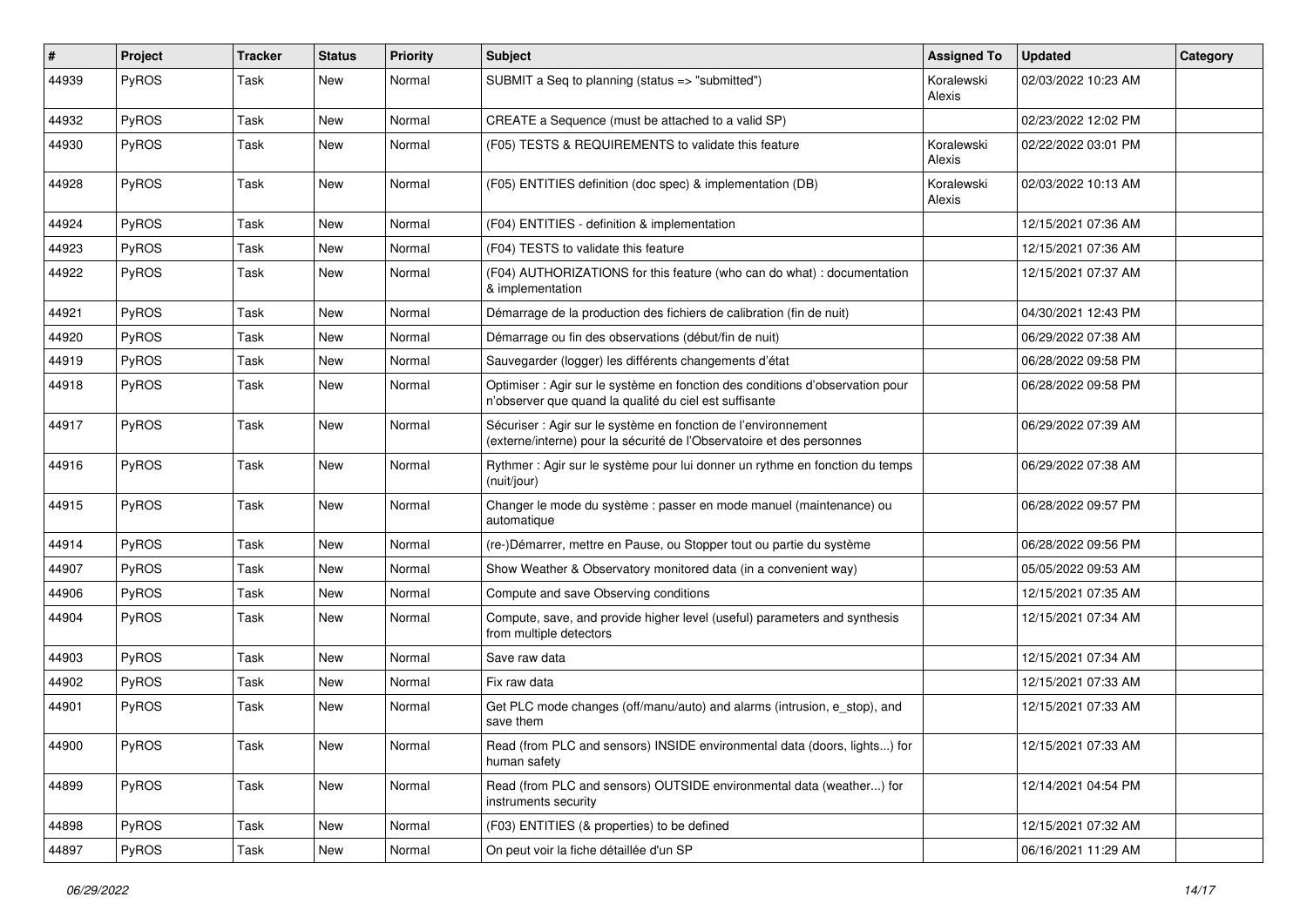| #     | Project       | <b>Tracker</b> | <b>Status</b> | <b>Priority</b> | <b>Subject</b>                                                                                                                               | <b>Assigned To</b>     | <b>Updated</b>      | Category |
|-------|---------------|----------------|---------------|-----------------|----------------------------------------------------------------------------------------------------------------------------------------------|------------------------|---------------------|----------|
| 44896 | PyROS         | Task           | <b>New</b>    | Normal          | On peut consulter la liste des SP                                                                                                            |                        | 06/18/2021 03:17 PM |          |
| 44894 | PyROS         | Task           | New           | Normal          | Un Observer peut créer un nouveau Proposal (SP) pour une Période<br>spécifique future                                                        |                        | 06/16/2021 11:28 AM |          |
| 44892 | PyROS         | Task           | <b>New</b>    | Normal          | SPs view (list & 1)                                                                                                                          |                        | 03/29/2022 09:17 AM |          |
| 44891 | PyROS         | Task           | <b>New</b>    | Normal          | Create/Update                                                                                                                                |                        | 09/14/2021 11:48 AM |          |
| 44890 | PyROS         | Task           | New           | Normal          | SP CRUD                                                                                                                                      |                        | 03/29/2022 09:17 AM |          |
| 44886 | PyROS         | Task           | <b>New</b>    | Normal          | (F01) ENTITIES - definition & implementation                                                                                                 |                        | 10/12/2021 07:50 AM |          |
| 44881 | PyROS         | Task           | New           | Normal          | (F02) ENTITIES - definition & implementation                                                                                                 | Koralewski<br>Alexis   | 10/11/2021 10:34 AM |          |
| 44880 | PyROS         | Task           | <b>New</b>    | Normal          | (F03) TESTS to validate this feature                                                                                                         |                        | 12/15/2021 07:32 AM |          |
| 44879 | PyROS         | Task           | New           | Normal          | (F03) AUTHORIZATIONS for this feature (who can do what) : documentation<br>& implementation                                                  |                        | 12/15/2021 07:32 AM |          |
| 44878 | PyROS         | Task           | New           | Normal          | (F02) TESTS to validate this feature                                                                                                         |                        | 11/03/2021 09:16 AM |          |
| 44867 | PyROS         | Task           | New           | High            | Mettre les TASKS dans la version v0.1 prévue pour juin, dans doc-specs et<br>dans redmine (puis planifier aussi les autres versions futures) | <b>Pallier Etienne</b> | 05/06/2021 06:19 PM |          |
| 44847 | PyROS         | Task           | New           | Normal          | (F01) TESTS (users) validant cette feature                                                                                                   | Koralewski<br>Alexis   | 08/13/2021 01:55 PM |          |
| 44843 | PyROS         | Task           | <b>New</b>    | Normal          | ROLES : Un utilisateur peut avoir plusieurs roles                                                                                            |                        | 06/18/2021 03:15 PM |          |
| 44842 | PyROS         | Task           | New           | Normal          | <b>USER</b>                                                                                                                                  |                        | 10/12/2021 07:50 AM |          |
| 44835 | PyROS         | Task           | <b>New</b>    | Normal          | (F01) CRUD (utilisateur)                                                                                                                     |                        | 03/29/2022 09:14 AM |          |
| 44833 | PyROS         | Task           | New           | Normal          | Registration : un nouvel utilisateur doit pouvoir s'enregistrer directement sur le<br>site web (soumis à validation)                         | Koralewski<br>Alexis   | 08/31/2021 02:16 PM |          |
| 44817 | PyROS         | Story          | New           | Normal          | REQ-202 Deux types de connexion utilisateurs (LDAP ou sans)                                                                                  |                        | 05/11/2021 03:43 PM |          |
| 44816 | PyROS         | Story          | New           | Normal          | REQ-201 Définir une esthétique Tarot                                                                                                         |                        | 05/12/2021 11:53 AM |          |
| 44815 | PyROS         | Story          | New           | Normal          | REQ-015 Ajustement dynamique des quotas utilisateurs                                                                                         |                        | 05/11/2021 04:11 PM |          |
| 44814 | PyROS         | Story          | <b>New</b>    | Normal          | REQ-101 Logs                                                                                                                                 |                        | 03/16/2022 04:38 PM |          |
| 44813 | <b>PyROS</b>  | Story          | New           | Normal          | REQ-123 Architecture extensible et Extensions privatisables                                                                                  |                        | 05/12/2021 12:21 PM |          |
| 44812 | PyROS         | Story          | New           | Normal          | *** REQ-200 FOR TAROT NETWORK INTEGRATION                                                                                                    |                        | 06/14/2021 01:13 PM |          |
| 44811 | PyROS         | Story          | New           | Normal          | *** REQ-100 FROM CCTP TAROT-NC & MEETINGS                                                                                                    |                        | 03/16/2022 04:38 PM |          |
| 44732 | Atrium - IPNO | Story          | <b>New</b>    | Normal          | Fermeture du projet?                                                                                                                         | Poux<br>Veronique      | 04/21/2021 07:56 AM |          |
| 44721 | PyROS         | Feature        | New           | Normal          | *** GF4 - QUAL - Quality & Tests - High level tests (integration & functional),<br>plan tests, validation des exigences (qualif)             |                        | 03/16/2022 04:55 PM |          |
| 44719 | PyROS         | Story          | New           | Normal          | REQ-010 Ordonnancement des requêtes                                                                                                          |                        | 07/01/2021 08:30 AM |          |
| 44718 | PyROS         | Story          | New           | Normal          | **** REQ-025 AJOUT TNC                                                                                                                       |                        | 06/14/2021 01:19 PM |          |
| 44717 | PyROS         | Story          | New           | Normal          | **** REQ-022 TAROT NC                                                                                                                        |                        | 06/14/2021 01:19 PM |          |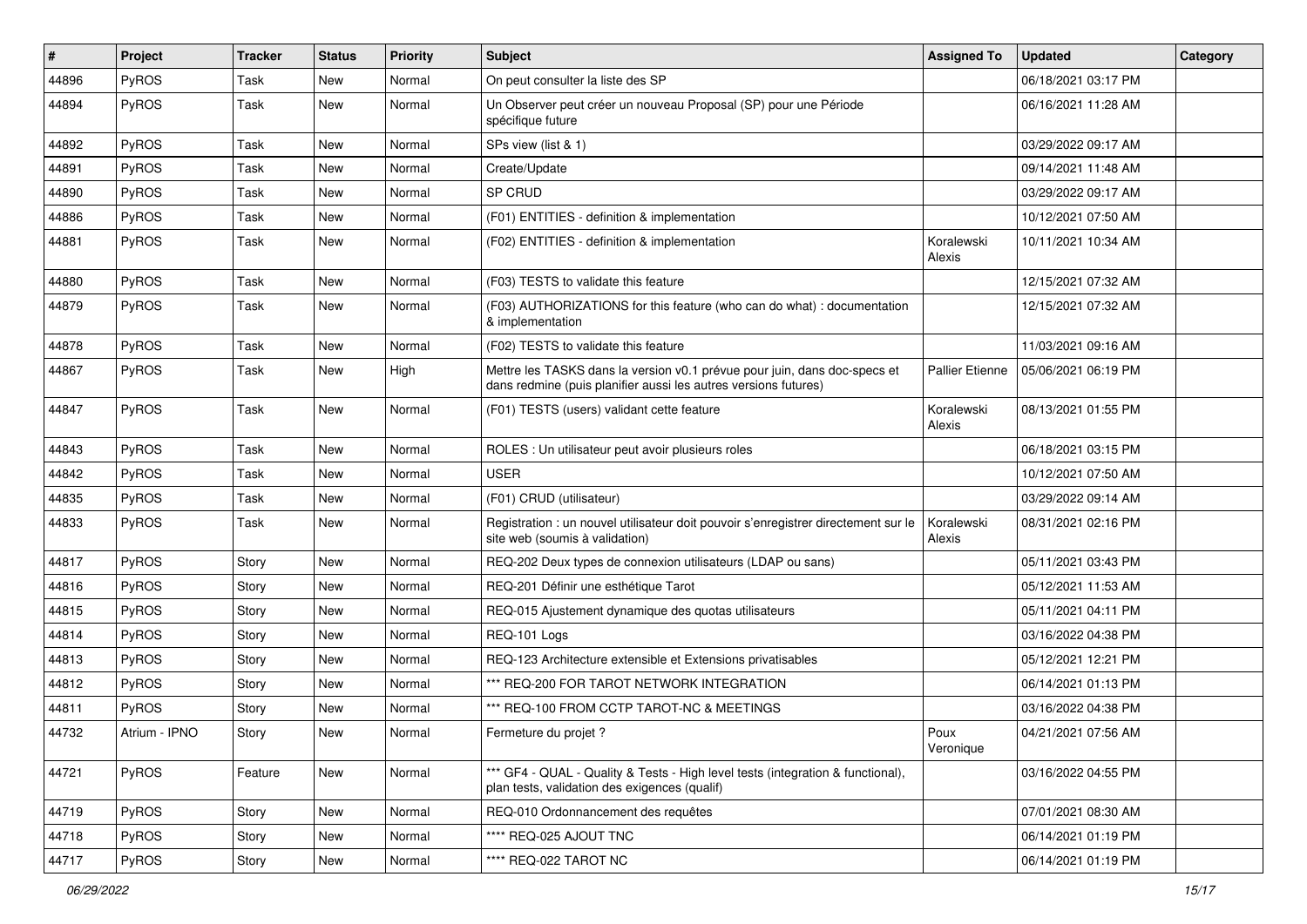| $\vert$ # | Project      | <b>Tracker</b> | <b>Status</b> | <b>Priority</b> | <b>Subject</b>                                                                                                                        | <b>Assigned To</b>     | <b>Updated</b>      | Category |
|-----------|--------------|----------------|---------------|-----------------|---------------------------------------------------------------------------------------------------------------------------------------|------------------------|---------------------|----------|
| 44716     | PyROS        | Story          | New           | Normal          | **** REQ-071 AJOUT OSMOSE                                                                                                             |                        | 06/14/2021 01:19 PM |          |
| 44715     | PyROS        | Story          | <b>New</b>    | Normal          | **** REQ-065 AJOUT UPGRADE                                                                                                            |                        | 06/14/2021 01:19 PM |          |
| 44713     | PyROS        | Story          | New           | Normal          | **** REQ-020 CCTP                                                                                                                     |                        | 07/01/2021 08:30 AM |          |
| 44661     | PyROS        | Feature        | New           | Normal          | *** SF13 - IAF - Images Fetching (quicklook & download)                                                                               |                        | 03/15/2022 04:49 PM |          |
| 44659     | PyROS        | Feature        | New           | Normal          | *** GF3 - INFRA - Hardware, Operating System, Network, Security & Safety                                                              |                        | 03/16/2022 04:51 PM |          |
| 44658     | PyROS        | Feature        | New           | High            | *** SF15 - SST - START&STOP - System Startup (launch), monitoring, and<br>Shutdown                                                    |                        | 06/28/2022 10:06 PM |          |
| 44584     | PyROS        | Feature        | New           | Normal          | *** SF10 - CAL - Calibration (Dark/Bias/Flat)                                                                                         |                        | 03/15/2022 04:48 PM |          |
| 44514     | PyROS        | Feature        | New           | Normal          | *** SF11 - IPC - Images Processing (Grenouille)                                                                                       | Klotz Alain            | 03/15/2022 04:44 PM |          |
| 44393     | PyROS        | Task           | New           | Normal          | Back Office (Administration) - Site django admin                                                                                      | Koralewski<br>Alexis   | 02/02/2022 12:07 PM |          |
| 44389     | PyROS        | Task           | New           | High            | (GF1) PROJECT MANAGEMENT (REDMINE FORGE) : Features, tasks,<br>gantt, kanban                                                          |                        | 03/04/2022 11:56 AM |          |
| 44366     | PyROS        | Task           | New           | Normal          | Licence (GPL)                                                                                                                         | Pallier Etienne        | 04/29/2021 10:50 AM |          |
| 44362     | PyROS        | Task           | New           | High            | Lier commits à tasks (commit auto close tasks)                                                                                        | <b>Pallier Etienne</b> | 03/29/2021 03:49 PM |          |
| 44355     | <b>PyROS</b> | Task           | New           | Normal          | Construire une nouvelle grammaire générique de commandes, basée sur INDI<br>(pyros doit parler INDI par défaut)                       |                        | 03/25/2021 05:37 PM |          |
| 44329     | PyROS        | Task           | <b>New</b>    | High            | Migration gitlab sur IN2P3                                                                                                            |                        | 12/14/2021 12:08 PM |          |
| 44172     | <b>PyROS</b> | Feature        | New           | High            | *** SF14 - OCF - Observatory Unit & Site Configuration                                                                                |                        | 01/29/2022 01:24 AM |          |
| 44168     | PyROS        | Task           | New           | High            | (GF2) INSTALL & DEPLOY                                                                                                                |                        | 03/16/2022 07:27 AM |          |
| 44166     | PyROS        | Task           | New           | High            | (GF1) DOCUMENTATION                                                                                                                   |                        | 03/04/2022 11:57 AM |          |
| 44165     | PyROS        | Feature        | New           | Normal          | *** SF16 - DSH - General monitoring : Dashboard (website)                                                                             |                        | 06/29/2022 07:24 AM |          |
| 44164     | PyROS        | Feature        | New           | Normal          | *** SF12 - IAN - Images Analysis (Triton)                                                                                             |                        | 03/15/2022 04:48 PM |          |
| 44163     | <b>PyROS</b> | Feature        | New           | Normal          | *** SF09 - CMC - Command Control - Telescope & Instruments Control &<br>Monitoring (DeviceController, AgentDevice)                    |                        | 03/16/2022 07:28 AM |          |
| 44162     | PyROS        | Feature        | New           | High            | *** SF08 - EXE (SOX) - Observation Sequence (SO) eXecution                                                                            |                        | 03/15/2022 04:46 PM |          |
| 44161     | PyROS        | Feature        | New           | High            | *** SF04 - SPV - System Coordination & Supervision : Majordome<br>(Conducting) (head)                                                 |                        | 06/29/2022 07:39 AM |          |
| 44160     | PyROS        | Feature        | New           | Normal          | *** SF07 - PLN - Observation Sequences Planning & Scheduling                                                                          |                        | 03/15/2022 04:46 PM |          |
| 44159     | PyROS        | Feature        | New           | Normal          | *** SF03 - ENV - Environment Monitoring (int/ext, observatory & weather)                                                              |                        | 05/05/2022 09:54 AM |          |
| 44158     | PyROS        | Feature        | New           | Normal          | *** SF06 - ALR - Alerts Management                                                                                                    |                        | 03/15/2022 04:46 PM |          |
| 44153     | PyROS        | Feature        | New           | Normal          | *** SF05 - SEQ - Observation Sequences Management                                                                                     | Koralewski<br>Alexis   | 02/23/2022 10:45 AM |          |
| 44151     | PyROS        | Feature        | New           | High            | *** GF1 - PROJ - Project management, documentation, formation des<br>utilisateurs, interfaces, plan de justification de la définition |                        | 01/31/2022 11:32 AM |          |
| 44148     | PyROS        | Feature        | New           | High            | *** GF2 - INST - Config, Install, udpate, deploy (IRAP, CNES, TAROT)                                                                  |                        | 03/16/2022 07:27 AM |          |